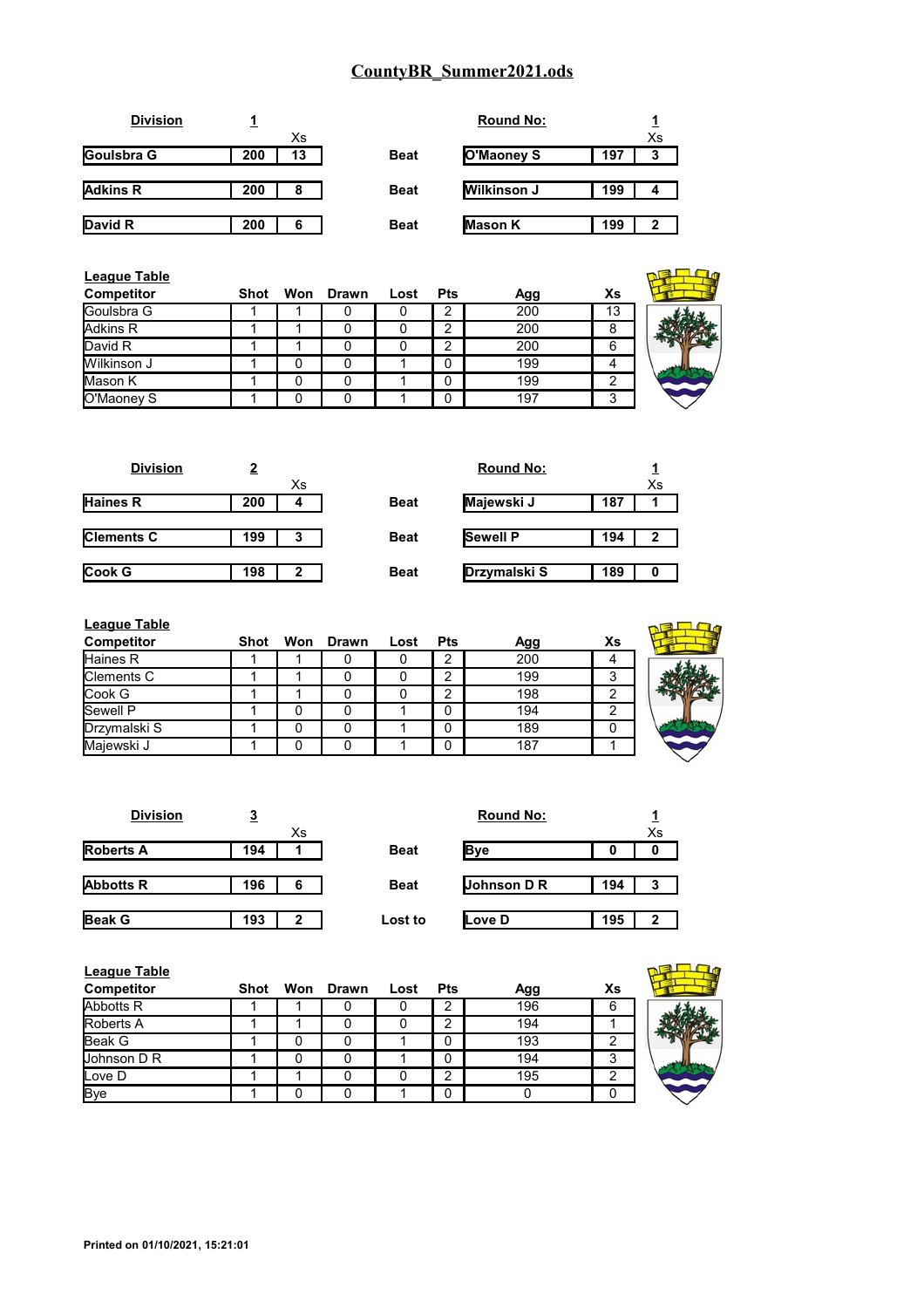| <b>Division</b>   | 4   |    |             | <b>Round No:</b> |     |    |
|-------------------|-----|----|-------------|------------------|-----|----|
|                   |     | Xs |             |                  |     | Xs |
| Norfolk K         | 195 |    | <b>Beat</b> | Bye              | 0   | 0  |
| <b>Heckford M</b> | 188 | 0  | <b>Beat</b> | <b>Harwood S</b> | 185 | 0  |
| <b>Haliwell P</b> | 177 | 0  | Lost to     | <b>Webb K</b>    | 191 |    |

| <b>League Table</b><br>Competitor | Shot |              | Won Drawn | Lost | <b>Pts</b> | Agg | Xs |
|-----------------------------------|------|--------------|-----------|------|------------|-----|----|
| Norfolk K                         |      |              |           |      | 2          | 195 |    |
| Webb K                            |      |              |           |      | っ          | 191 |    |
| <b>Heckford M</b>                 |      |              |           |      | っ          | 188 |    |
| Harwood S                         |      | 0            |           |      | 0          | 185 |    |
| <b>Haliwell P</b>                 |      | O            |           |      | 0          | 177 |    |
| <b>Bye</b>                        |      | <sup>0</sup> |           |      | 0          | O   |    |

| <u>5</u> |    |             | <b>Round No:</b>  |   |    |
|----------|----|-------------|-------------------|---|----|
|          | Xs |             |                   |   | Xs |
| 187      | 3  | <b>Beat</b> | <b>Bye</b>        | 0 | 0  |
|          |    |             |                   |   |    |
| 198      | 2  | <b>Beat</b> | <b>Anderson C</b> |   | 0  |
|          |    |             |                   |   |    |
| 192      |    | <b>Beat</b> | <b>Bonwick D</b>  | 0 | 0  |
|          |    |             |                   |   |    |

| <b>Round No:</b>  | $\overline{x}_{s}$ |
|-------------------|--------------------|
| <b>B</b> ve       |                    |
| <b>Anderson C</b> |                    |
| <b>Bonwick D</b>  |                    |

| <b>League Table</b> |      |           |      |            |     |    |  |
|---------------------|------|-----------|------|------------|-----|----|--|
| <b>Competitor</b>   | Shot | Won Drawn | Lost | <b>Pts</b> | Agg | Xs |  |
| Sowden S            |      |           |      |            | 198 |    |  |
| Paw B               |      |           |      | $\sqrt{2}$ | 192 |    |  |
| Jacob B             |      |           |      | ີ          | 187 |    |  |
| Bonwick D           |      |           |      |            |     |    |  |
| <b>Bye</b>          |      |           |      |            |     |    |  |
| Anderson C          |      |           |      |            |     |    |  |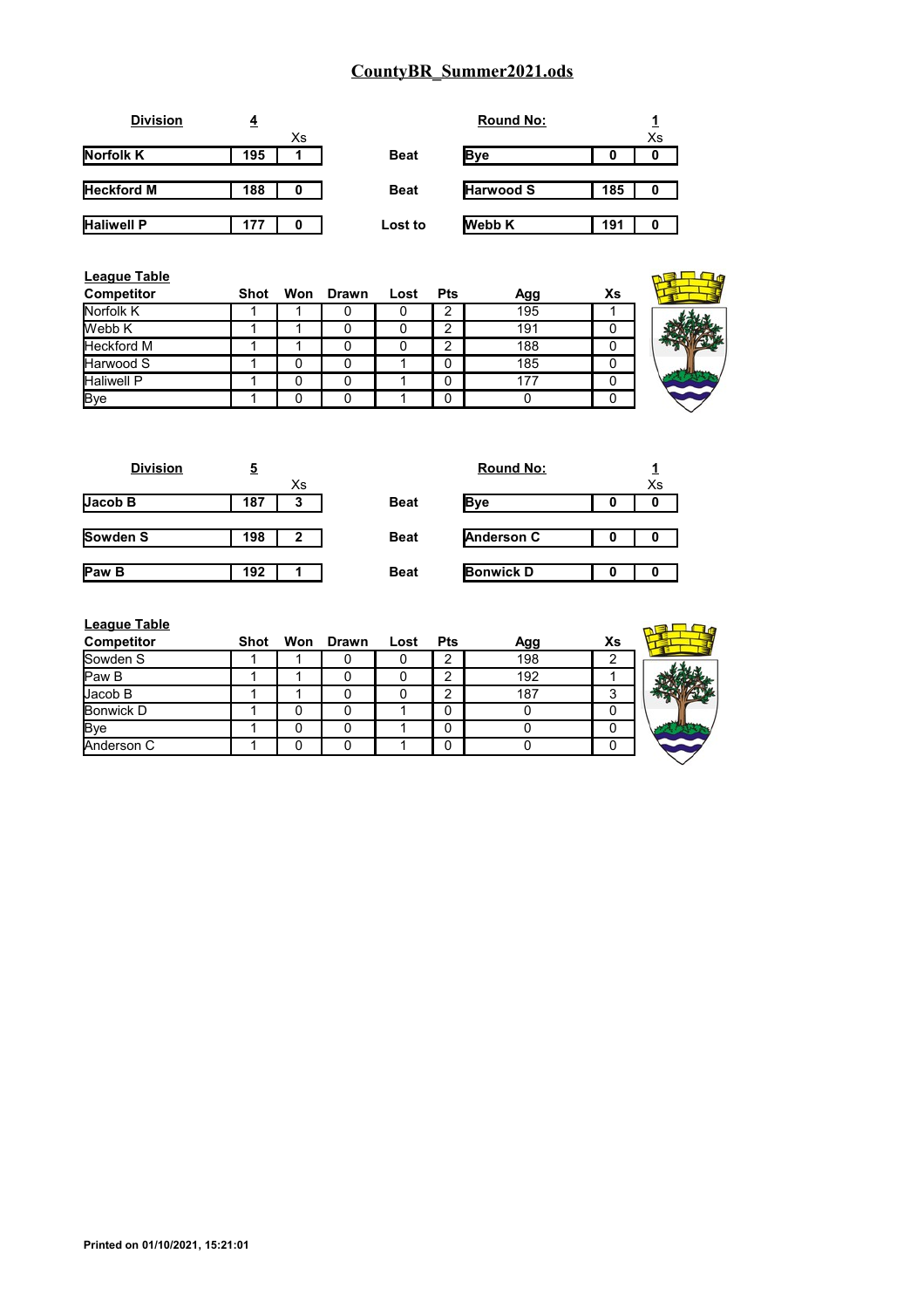|     |   |             | <b>Round No:</b>   |     |    |
|-----|---|-------------|--------------------|-----|----|
|     |   |             |                    |     | Xs |
| 200 | 8 | <b>Beat</b> | <b>Wilkinson J</b> | 50  | 2  |
|     |   |             |                    |     |    |
| 199 | 6 | Lost to     | Mason K            | 200 | 2  |
|     |   |             |                    |     |    |
| 200 | 5 | <b>Beat</b> | O'Maoney S         | 197 |    |
|     |   | Xs          |                    |     |    |

| League Table<br>Competitor | Shot |   | Won Drawn | Lost | <b>Pts</b> | Agg | Xs |  |
|----------------------------|------|---|-----------|------|------------|-----|----|--|
| Goulsbra G                 |      |   |           |      |            | 400 | 21 |  |
| David R                    | ⌒    | ົ |           |      |            | 400 | 11 |  |
| Adkins R                   | ◠    |   |           |      | ⌒          | 399 | 14 |  |
| Mason K                    | ⌒    |   |           |      | ົ          | 399 |    |  |
| O'Maoney S                 |      |   |           | っ    | 0          | 394 | 4  |  |
| Wilkinson J                | ◠    |   |           | າ    | 0          | 249 | 6  |  |

| <b>Division</b>   | 2   |    |             | <b>Round No:</b> |     |    |
|-------------------|-----|----|-------------|------------------|-----|----|
|                   |     | Хs |             |                  |     | Xs |
| <b>Haines R</b>   | 194 |    | <b>Beat</b> | <b>Sewell P</b>  | 192 | 2  |
|                   |     |    |             |                  |     |    |
| <b>Clements C</b> | 199 |    | <b>Beat</b> | Drzymalski S     | 197 | 0  |
|                   |     |    |             |                  |     |    |
| Cook G            | 199 | 3  | <b>Beat</b> | Majewski J       | 195 | 0  |
|                   |     |    |             |                  |     |    |

| <b>League Table</b> |      |   |           |      |            |     |    |  |
|---------------------|------|---|-----------|------|------------|-----|----|--|
| Competitor          | Shot |   | Won Drawn | Lost | <b>Pts</b> | Agg | Xs |  |
| Clements C          |      |   |           |      | 4          | 398 |    |  |
| Cook G              | ⌒    | ◠ |           |      | 4          | 397 | 5  |  |
| <b>Haines R</b>     |      | ົ |           |      | 4          | 394 | 5  |  |
| Sewell P            |      |   |           |      | 0          | 386 |    |  |
| Drzymalski S        |      |   |           |      | 0          | 386 |    |  |
| Majewski J          |      |   |           |      | 0          | 382 |    |  |

| <b>Division</b>  | 3   |    |             | <b>Round No:</b> |     |    |
|------------------|-----|----|-------------|------------------|-----|----|
|                  |     | Xs |             |                  |     | Xs |
| <b>Roberts A</b> | 198 | 3  | <b>Beat</b> | Johnson D R      | 194 | 2  |
|                  |     |    |             |                  |     |    |
| <b>Abbotts R</b> | 197 | 8  | <b>Beat</b> | Love D           | 195 | 4  |
|                  |     |    |             |                  |     |    |
| <b>Beak G</b>    | 195 | 3  | <b>Beat</b> | <b>B</b> ve      | 0   |    |

| <b>League Table</b><br>Competitor | Shot |   | Won Drawn | Lost | Pts | Agg | Xs |  |
|-----------------------------------|------|---|-----------|------|-----|-----|----|--|
| <b>Abbotts R</b>                  | າ    | ົ |           |      | 4   | 393 | 14 |  |
| <b>Roberts A</b>                  |      |   |           |      |     | 392 |    |  |
| Beak G                            |      |   |           |      | ົ   | 388 | 5  |  |
| Uohnson D R                       |      |   |           |      |     | 388 | 5  |  |
| <b>Bye</b>                        |      |   |           |      |     |     | 0  |  |
| Love D                            |      |   |           |      | ⌒   | 390 | 6  |  |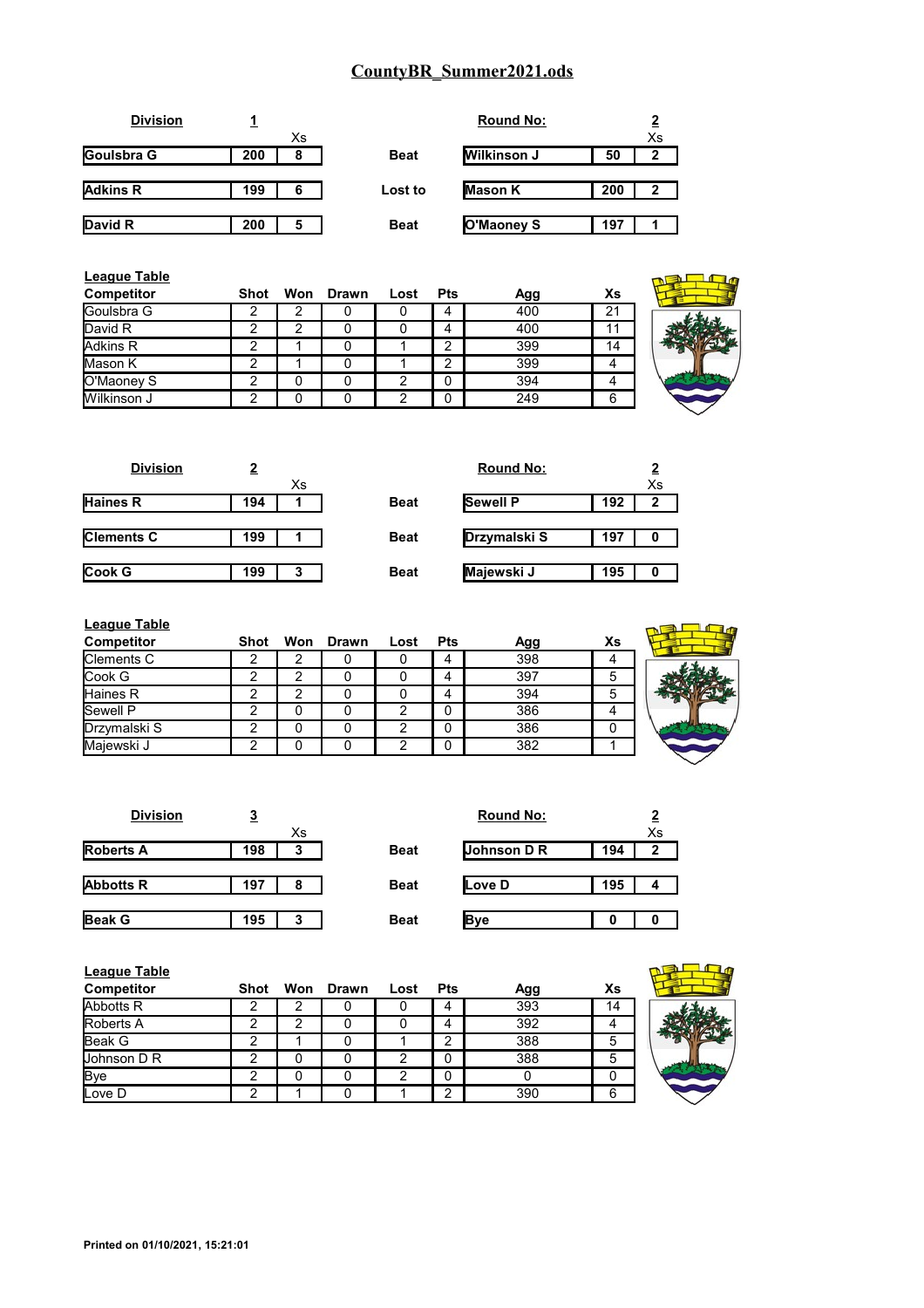| <b>Division</b>   |     |    |             | <b>Round No:</b> |     |    |
|-------------------|-----|----|-------------|------------------|-----|----|
|                   |     | Xs |             |                  |     | Xs |
| Norfolk K         | 184 | 0  | Lost to     | <b>Harwood S</b> | 185 | 0  |
|                   |     |    |             |                  |     |    |
| <b>Heckford M</b> | 196 |    | <b>Beat</b> | <b>Webb K</b>    | 193 | 0  |
|                   |     |    |             |                  |     |    |
| <b>Haliwell P</b> | 170 |    | <b>Beat</b> | <b>B</b> ve      | 0   |    |

| <b>League Table</b><br><b>Competitor</b> | Shot | Won Drawn | Lost | <b>Pts</b> | Agg | Xs |  |
|------------------------------------------|------|-----------|------|------------|-----|----|--|
| <b>Heckford M</b>                        |      |           |      | 4          | 384 |    |  |
| Webb K                                   | ◠    |           |      | 2          | 384 | 0  |  |
| Norfolk K                                | ົ    |           |      | ◠          | 379 |    |  |
| Harwood S                                | າ    | 0         |      | 2          | 370 | 0  |  |
| <b>Haliwell P</b>                        | ◠    |           |      | ◠          | 347 | 0  |  |
| <b>Bye</b>                               | ົ    |           |      | 0          |     |    |  |

| <b>Division</b> | <u>5</u> |             | <b>Round No:</b> | $\mathbf{2}$ |
|-----------------|----------|-------------|------------------|--------------|
|                 | Xs       |             |                  | X.           |
| Jacob B         | 184<br>0 | <b>Beat</b> | Anderson C       |              |
|                 |          |             |                  |              |
| <b>Sowden S</b> | 197<br>3 | <b>Beat</b> | <b>Bonwick D</b> |              |
|                 |          |             |                  |              |
| <b>Paw B</b>    | 191      | <b>Beat</b> | <b>B</b> ve      |              |
|                 |          |             |                  |              |

| Xs |             | <b>Round No:</b>  | $\overline{2}$<br>Xs |
|----|-------------|-------------------|----------------------|
| 0  | <b>Beat</b> | <b>Anderson C</b> | 0                    |
| -3 | <b>Beat</b> | <b>Bonwick D</b>  | 0                    |
| 0  | <b>Beat</b> | Bve               | o                    |

| League Table |  |  |
|--------------|--|--|
|              |  |  |

| <b>League Table</b> |      |   |           |      |            |     |    |  |
|---------------------|------|---|-----------|------|------------|-----|----|--|
| Competitor          | Shot |   | Won Drawn | Lost | <b>Pts</b> | Agg | Xs |  |
| Sowden S            | າ    | ົ |           |      | 4          | 395 | 5  |  |
| Paw B               | ົ    | C |           |      | 4          | 383 |    |  |
| Jacob B             | ົ    | ົ |           |      | 4          | 371 |    |  |
| <b>Bonwick D</b>    | ⌒    |   |           | ົ    |            |     |    |  |
| Anderson C          | ົ    |   |           |      |            |     |    |  |
| Bye                 |      |   |           |      |            |     |    |  |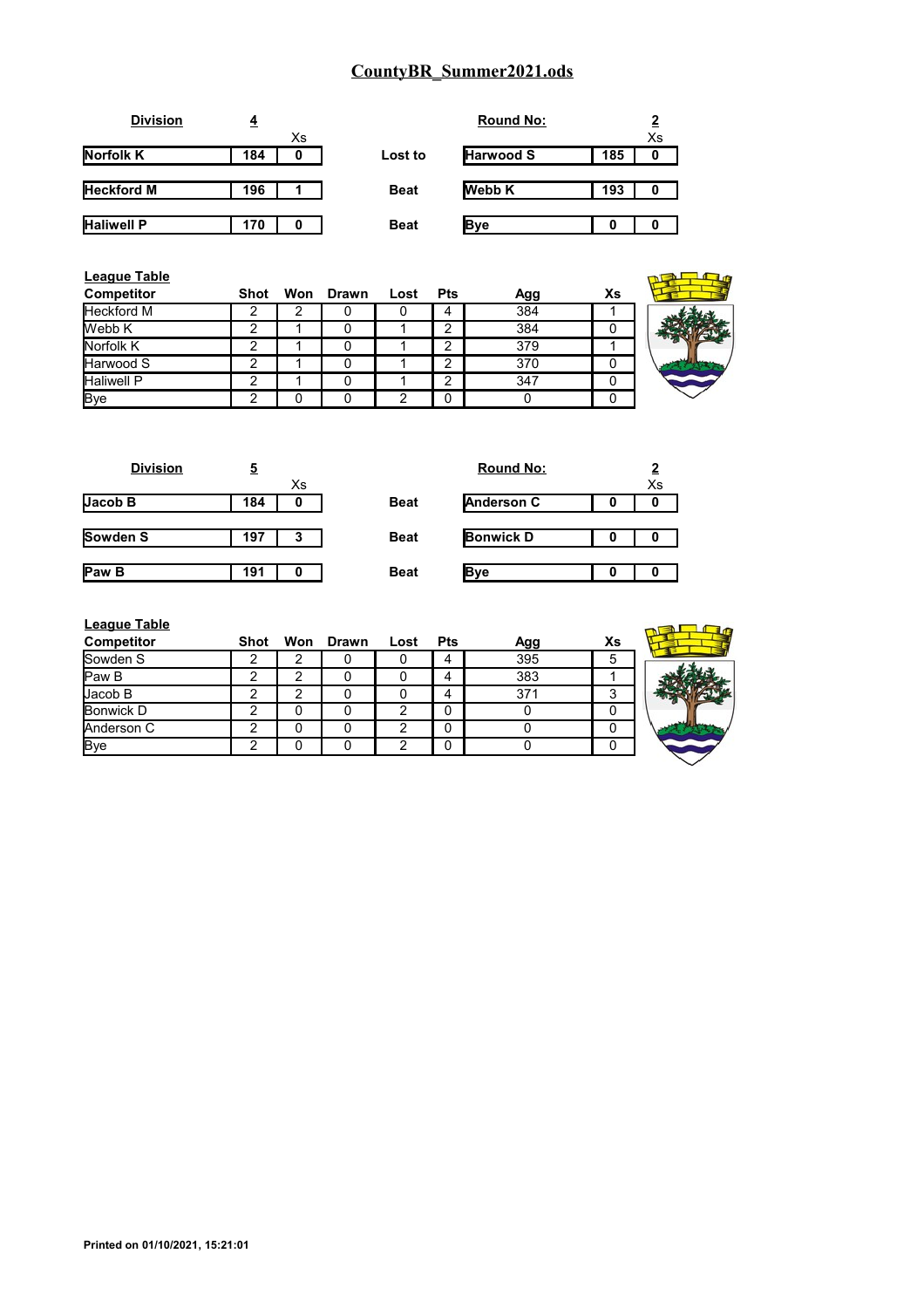|     |    |             | <b>Round No:</b> |     |    |
|-----|----|-------------|------------------|-----|----|
|     | Xs |             |                  |     | Xs |
| 200 | 13 | <b>Beat</b> | <b>Mason K</b>   | 194 | 3  |
|     |    |             |                  |     |    |
| 199 |    | Lost to     | David R          | 200 | 6  |
|     |    |             |                  |     |    |
| 200 | 6  | <b>Beat</b> | O'Maoney S       | 198 | 3  |
|     |    |             |                  |     |    |

| League Table<br>Competitor | Shot |   | Won Drawn | Lost | <b>Pts</b> | Agg | Xs |  |
|----------------------------|------|---|-----------|------|------------|-----|----|--|
| Goulsbra G                 |      | 3 |           |      | 6          | 600 | 34 |  |
| David R                    | 3    | 3 |           |      | 6          | 600 | 17 |  |
| Adkins R                   | 3    |   |           | っ    | ົ          | 598 | 21 |  |
| Mason K                    | 3    |   |           |      | ົ          | 593 |    |  |
| Wilkinson J                | 3    |   |           |      | ⌒          | 449 | 12 |  |
| O'Maoney S                 | 3    |   |           | 3    |            | 592 |    |  |

| <b>Division</b>   | 2   |    |             | <b>Round No:</b> |     | <u>3</u>     |
|-------------------|-----|----|-------------|------------------|-----|--------------|
|                   |     | Xs |             |                  |     | Xs           |
| <b>Haines R</b>   | 199 | 4  | <b>Beat</b> | Drzymalski S     | 195 |              |
|                   |     |    |             |                  |     |              |
| <b>Clements C</b> | 198 | 4  | Lost to     | <b>Cook G</b>    | 199 | $\mathbf{2}$ |
|                   |     |    |             |                  |     |              |
| <b>Sewell P</b>   | 193 | 3  | <b>Beat</b> | Majewski J       | 192 | 0            |
|                   |     |    |             |                  |     |              |

| <b>League Table</b> |      |   |           |      |            |     |    |  |
|---------------------|------|---|-----------|------|------------|-----|----|--|
| Competitor          | Shot |   | Won Drawn | Lost | <b>Pts</b> | Agg | Xs |  |
| Cook G              | 3    | っ |           |      | 6          | 596 |    |  |
| Haines R            | 3    | 3 |           |      | 6          | 593 | 9  |  |
| <b>Clements C</b>   | 3    | ົ |           |      | 4          | 596 | 8  |  |
| <b>Sewell P</b>     | 3    |   |           |      | ◠          | 579 |    |  |
| Drzymalski S        | 3    |   |           |      | 0          | 581 |    |  |
| Majewski J          | 3    |   |           |      | 0          | 574 |    |  |

| <b>Division</b>  | <u>3</u> |    |             | <b>Round No:</b> |     | P  |
|------------------|----------|----|-------------|------------------|-----|----|
|                  |          | Xs |             |                  |     | Xs |
| <b>Roberts A</b> | 188      | 3  | Lost to     | Love D           | 192 | 3  |
|                  |          |    |             |                  |     |    |
| <b>Abbotts R</b> | 200      |    | <b>Beat</b> | <b>Beak G</b>    | 195 |    |
|                  |          |    |             |                  |     |    |
| Johnson D R      | 189      | 3  | <b>Beat</b> | <b>Bye</b>       |     |    |

| <b>League Table</b><br><b>Competitor</b> | Shot |   | Won Drawn | Lost | <b>Pts</b> | Agg | Xs |  |
|------------------------------------------|------|---|-----------|------|------------|-----|----|--|
| Abbotts R                                |      | 3 |           |      | 6          | 593 | 21 |  |
| Roberts A                                |      | 2 |           |      | 4          | 580 |    |  |
| <b>Beak G</b>                            | 3    |   |           | っ    | ົ          | 583 | 6  |  |
| Johnson D R                              |      |   |           |      | ົ          | 577 | 8  |  |
| <b>Bye</b>                               |      |   |           | っ    | 0          |     | 0  |  |
| Love D                                   |      | ◠ |           |      |            | 582 | 9  |  |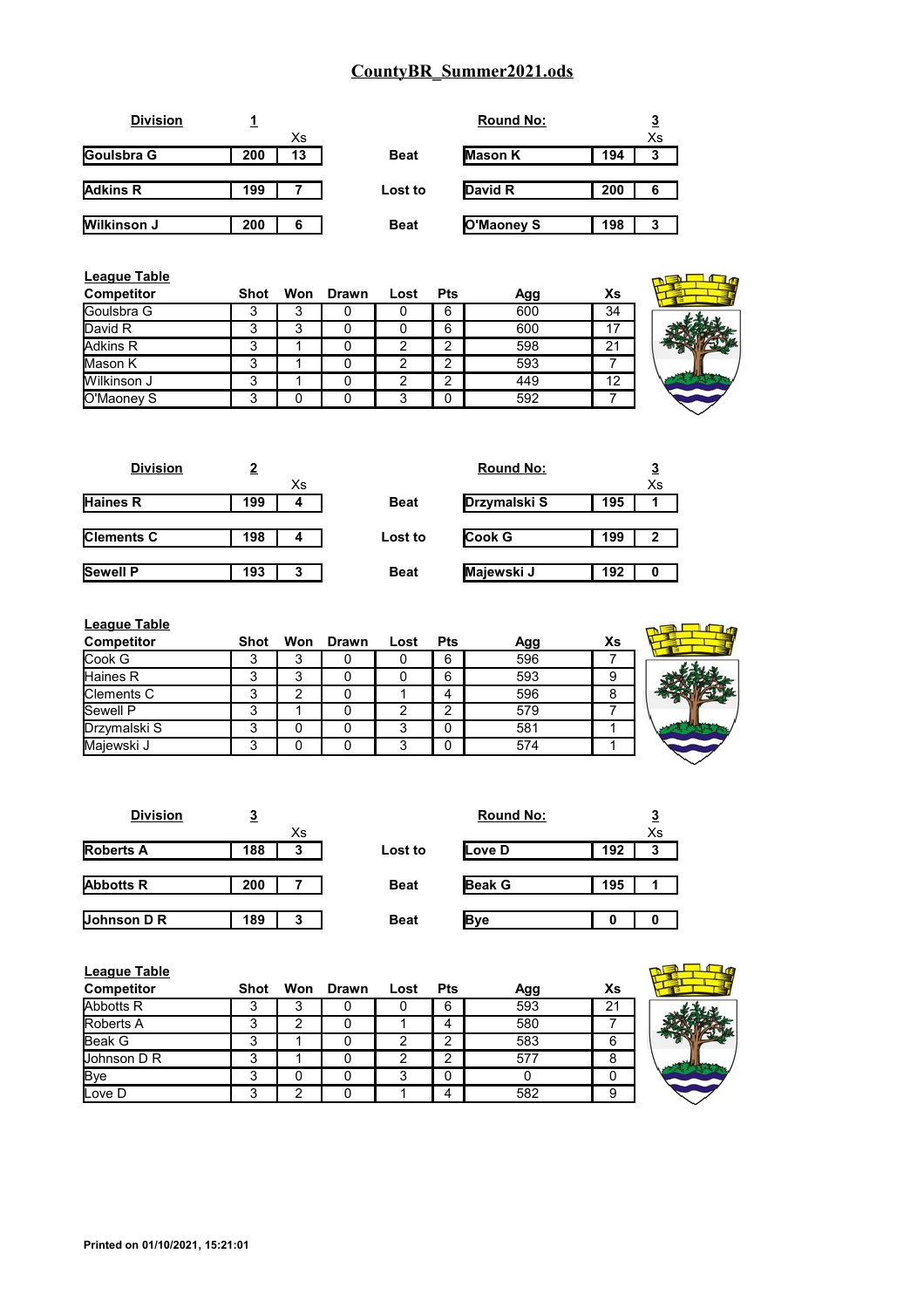| 4   |    |             | <b>Round No:</b>  |     |    |
|-----|----|-------------|-------------------|-----|----|
|     | Xs |             |                   |     | Xs |
| 189 | 2  | Lost to     | <b>Webb K</b>     | 194 |    |
|     |    |             |                   |     |    |
| 195 | 0  | <b>Beat</b> | <b>Haliwell P</b> | 0   |    |
|     |    |             |                   |     |    |
| 178 | 0  | <b>Beat</b> | Bve               | o   |    |
|     |    |             |                   |     |    |

| <b>League Table</b><br>Competitor | Shot |   | Won Drawn | Lost | <b>Pts</b> | Agg | Xs |  |
|-----------------------------------|------|---|-----------|------|------------|-----|----|--|
| Heckford M                        | د.   | 3 |           |      | 6          | 579 |    |  |
| Webb K                            | 3    | 2 |           |      | 4          | 578 |    |  |
| Harwood S                         | 3    | ◠ |           |      | 4          | 548 |    |  |
| Norfolk K                         | 3    |   | 0         |      | 2          | 568 | 3  |  |
| <b>Haliwell P</b>                 | 3    |   | 0         |      | 2          | 347 |    |  |
| <b>Bye</b>                        | 3    |   |           |      | 0          |     |    |  |

| <u>5</u> |    |             | <b>Round No:</b> |     | $\overline{3}$ |
|----------|----|-------------|------------------|-----|----------------|
|          | Xs |             |                  |     | Xs             |
| 188      | 2  | <b>Beat</b> | <b>Bonwick D</b> | O   | 0              |
|          |    |             |                  |     |                |
| 199      | 6  | <b>Beat</b> | <b>Paw B</b>     | 193 |                |
|          |    |             |                  |     |                |
|          |    | <b>Drew</b> | <b>B</b> ve      | 0   | 0              |
|          |    |             |                  |     |                |

| <b>Round No:</b> |     | $\overline{3}$<br>$\bar{x}$ |
|------------------|-----|-----------------------------|
| <b>Bonwick D</b> |     |                             |
| Paw B            | 193 |                             |
|                  |     |                             |

| <b>League Table</b><br><b>Competitor</b> | Shot |   | Won Drawn | Lost | Pts | Agg | Xs |  |
|------------------------------------------|------|---|-----------|------|-----|-----|----|--|
| Sowden S                                 | د    | 3 |           |      | 6   | 594 |    |  |
| Jacob B                                  | 3    | 3 |           |      | 6   | 559 | 5  |  |
| Paw <sub>B</sub>                         | 3    | າ |           |      | 4   | 576 |    |  |
| Anderson C                               | 3    | 0 |           |      |     |     |    |  |
| <b>Bye</b>                               | 3    | U |           |      |     |     |    |  |
| <b>Bonwick D</b>                         | 3    | 0 |           |      | 0   |     |    |  |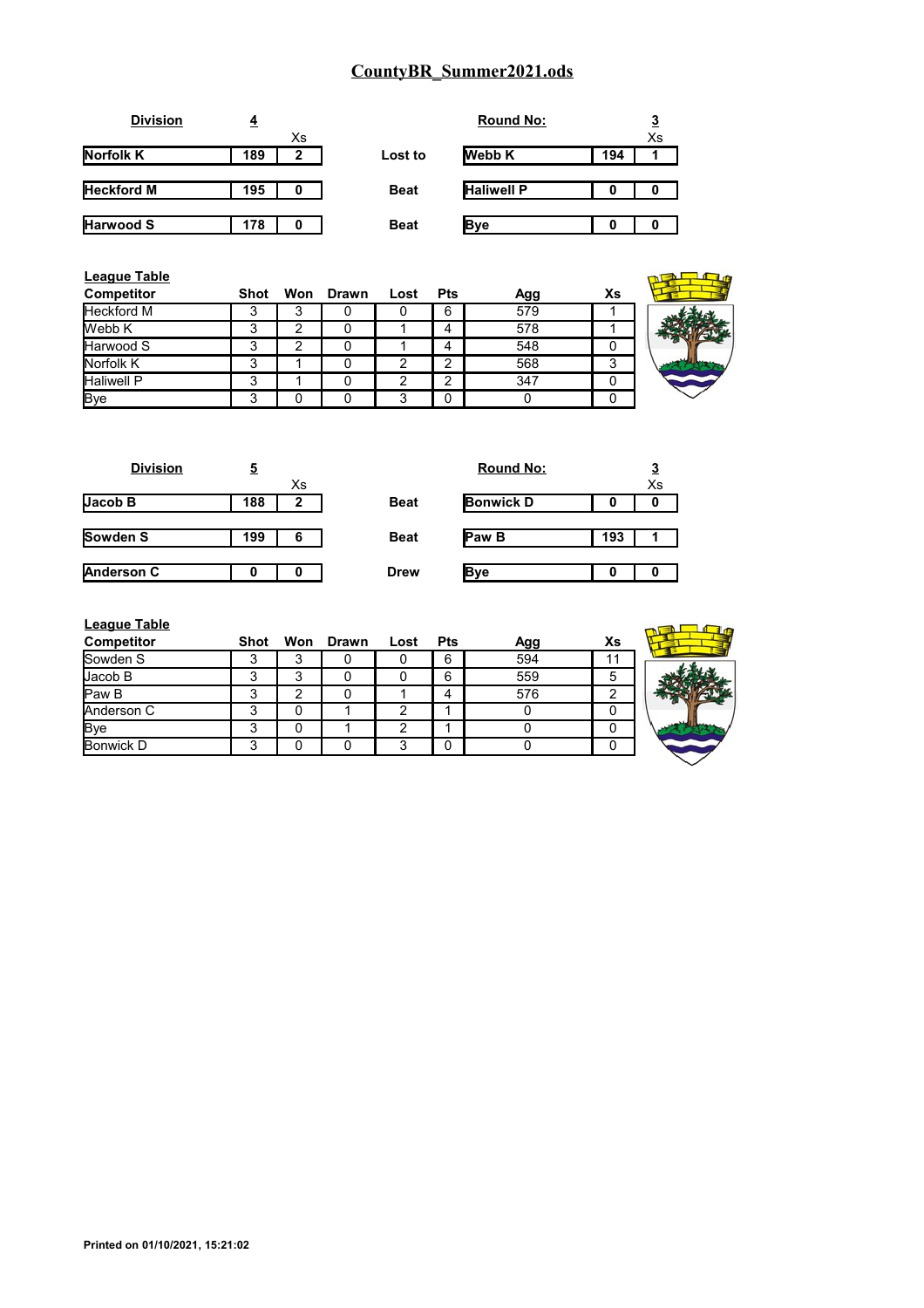| <b>Division</b> |     |              |             | <b>Round No:</b>   |     |    |
|-----------------|-----|--------------|-------------|--------------------|-----|----|
|                 |     | Xs           |             |                    |     | Xs |
| Goulsbra G      | 200 | 9            | <b>Beat</b> | David R            | 200 | 8  |
|                 |     |              |             |                    |     |    |
| <b>Adkins R</b> | 200 | 10           | <b>Beat</b> | O'Maoney S         | 199 | 4  |
|                 |     |              |             |                    |     |    |
| <b>Mason K</b>  | 195 | $\mathbf{2}$ | Lost to     | <b>Wilkinson J</b> | 199 | 8  |
|                 |     |              |             |                    |     |    |

| League Table<br>Competitor | Shot |   | Won Drawn | Lost | <b>Pts</b> | Agg | Xs |
|----------------------------|------|---|-----------|------|------------|-----|----|
| Goulsbra G                 | 4    |   |           |      | 8          | 800 | 43 |
| David R                    |      | 3 |           |      | 6          | 800 | 25 |
| Adkins R                   | 4    | າ |           | 2    |            | 798 | 31 |
| Wilkinson J                | 4    | ⌒ |           | 2    | 4          | 648 | 20 |
| Mason K                    |      |   |           | 3    | っ          | 788 | 9  |
| O'Maoney S                 |      |   |           |      | 0          | 791 | 11 |

| $\frac{\mathbf{Xs}}{43} \frac{43}{25} \frac{25}{31} \frac{1}{20} \frac{1}{9} \frac{1}{11}$ |  |
|--------------------------------------------------------------------------------------------|--|
|                                                                                            |  |
|                                                                                            |  |
|                                                                                            |  |
|                                                                                            |  |
|                                                                                            |  |

| <b>Division</b>   | 2   |    |             | <b>Round No:</b> |     |    |
|-------------------|-----|----|-------------|------------------|-----|----|
|                   |     | Xs |             |                  |     | Xs |
| <b>Haines R</b>   | 200 | 3  | <b>Beat</b> | <b>Cook G</b>    | 199 |    |
|                   |     |    |             |                  |     |    |
| <b>Clements C</b> | 198 | 3  | <b>Beat</b> | Majewski J       | 193 | л  |
|                   |     |    |             |                  |     |    |
| Drzymalski S      | 193 | 2  | Lost to     | <b>Sewell P</b>  | 197 | Δ  |
|                   |     |    |             |                  |     |    |

| <b>League Table</b> |      |   |           |      |     |     |    |  |
|---------------------|------|---|-----------|------|-----|-----|----|--|
| Competitor          | Shot |   | Won Drawn | Lost | Pts | Agg | Xs |  |
| Haines R            |      | 4 |           |      | 8   | 793 | 12 |  |
| Cook G              |      | 3 |           |      | 6   | 795 | 14 |  |
| Clements C          |      | 3 |           |      | 6   | 794 | 11 |  |
| Sewell P            |      | っ |           | 2    |     | 776 | 11 |  |
| Drzymalski S        |      |   |           |      |     | 774 | 3  |  |
| Majewski J          |      |   |           |      |     | 767 | 5  |  |
|                     |      |   |           |      |     |     |    |  |

| J   |    |             | <b>Round No:</b> |     | 4  |
|-----|----|-------------|------------------|-----|----|
|     | Xs |             |                  |     | Xs |
| 190 | 0  | Lost to     | <b>Beak G</b>    | 196 | 3  |
|     |    |             |                  |     |    |
| 199 |    | <b>Beat</b> | <b>Bye</b>       | o   |    |
|     |    |             |                  |     |    |
| 196 | 3  | <b>Beat</b> | Johnson D R      | 193 | 4  |
|     |    |             |                  |     |    |

| <b>League Table</b> |      |   |           |      |            |     |    |  |
|---------------------|------|---|-----------|------|------------|-----|----|--|
| <b>Competitor</b>   | Shot |   | Won Drawn | Lost | <b>Pts</b> | Agg | Xs |  |
| Abbotts R           |      |   |           |      | 8          | 792 | 22 |  |
| <b>Beak G</b>       |      |   |           |      | 4          | 779 | 9  |  |
| <b>Roberts A</b>    |      |   |           |      | 4          | 770 |    |  |
| Johnson D R         |      |   |           | З    | ◠          | 770 | 12 |  |
| <b>Bye</b>          |      |   |           |      | 0          |     |    |  |
| Love D              |      | 3 |           |      | 6          | 778 | 12 |  |

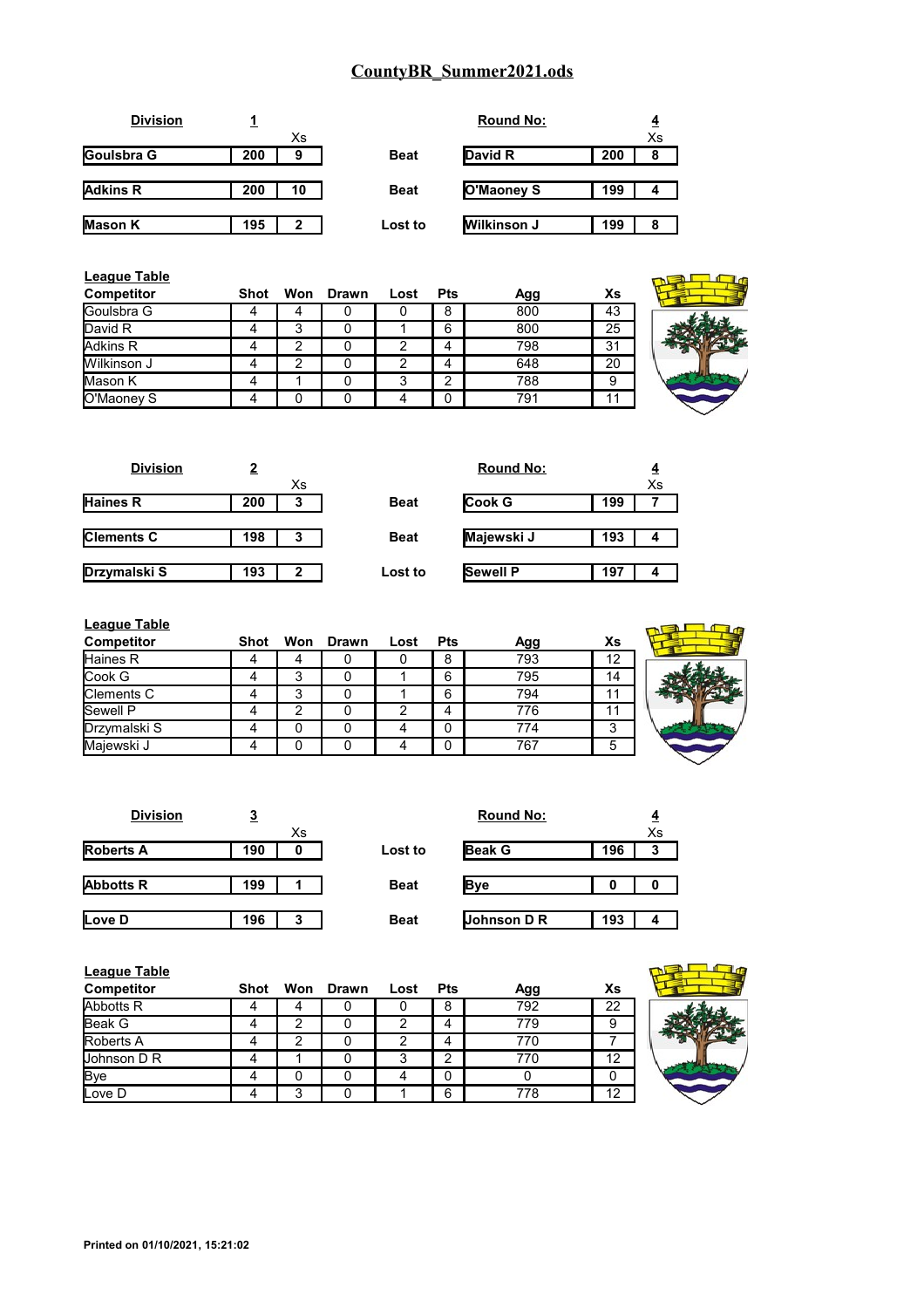| <b>Division</b>   | 4   |    |             | <b>Round No:</b>  |     |    |
|-------------------|-----|----|-------------|-------------------|-----|----|
|                   |     | Xs |             |                   |     | Xs |
| Norfolk K         | 188 |    | <b>Beat</b> | <b>Haliwell P</b> | 0   | 0  |
| <b>Heckford M</b> | 196 |    | <b>Beat</b> | <b>Bye</b>        | 0   | 0  |
| Webb K            | 192 | 3  | <b>Beat</b> | <b>Harwood S</b>  | 147 | 0  |

| <b>League Table</b><br><b>Competitor</b> | <b>Shot</b> |   | Won Drawn | Lost | <b>Pts</b> | Agg | Xs |
|------------------------------------------|-------------|---|-----------|------|------------|-----|----|
| <b>Heckford M</b>                        |             |   |           |      | 8          | 775 |    |
| Webb K                                   |             | 3 |           |      | 6          | 770 |    |
| Norfolk K                                |             | ◠ |           | 2    | 4          | 756 |    |
| <b>Harwood S</b>                         |             |   |           |      | 4          | 695 | 0  |
| <b>Haliwell P</b>                        |             |   |           | 3    | ົ          | 347 | 0  |
| <b>Bye</b>                               |             |   |           | 4    | 0          |     | O  |

| <b>Division</b>  | 5   |    |             | <b>Round No:</b> |     | $\overline{4}$ |
|------------------|-----|----|-------------|------------------|-----|----------------|
|                  |     | Xs |             |                  |     | Xs             |
| Jacob B          | 190 | 2  | <b>Beat</b> | <b>IPaw B</b>    | 182 | 0              |
| Sowden S         | 199 | 2  | <b>Beat</b> | Bve              |     | 0              |
|                  |     |    |             |                  |     |                |
| <b>Bonwick D</b> | Ω   | Λ  | <b>Drew</b> | Anderson C       | 0   | 0              |

| <b>Round No:</b>  |     | $\frac{4}{x_s}$ |
|-------------------|-----|-----------------|
| Paw B             | 182 |                 |
| Bve               |     |                 |
| <b>Anderson C</b> |     |                 |

|          | League Table |  |
|----------|--------------|--|
| <b>.</b> | .            |  |

| <b>League Table</b> |      |   |           |      |            |     |    |  |
|---------------------|------|---|-----------|------|------------|-----|----|--|
| Competitor          | Shot |   | Won Drawn | Lost | <b>Pts</b> | Agg | Xs |  |
| Sowden S            |      | 4 |           |      | 8          | 793 | 13 |  |
| Jacob B             |      | 4 |           |      | 8          | 749 |    |  |
| Paw B               |      | ◠ |           | ⌒    |            | 758 | ົ  |  |
| Anderson C          |      |   | ◠         |      |            |     | 0  |  |
| Bonwick D           |      |   |           |      |            |     | 0  |  |
| <b>Bye</b>          |      |   |           |      |            |     | 0  |  |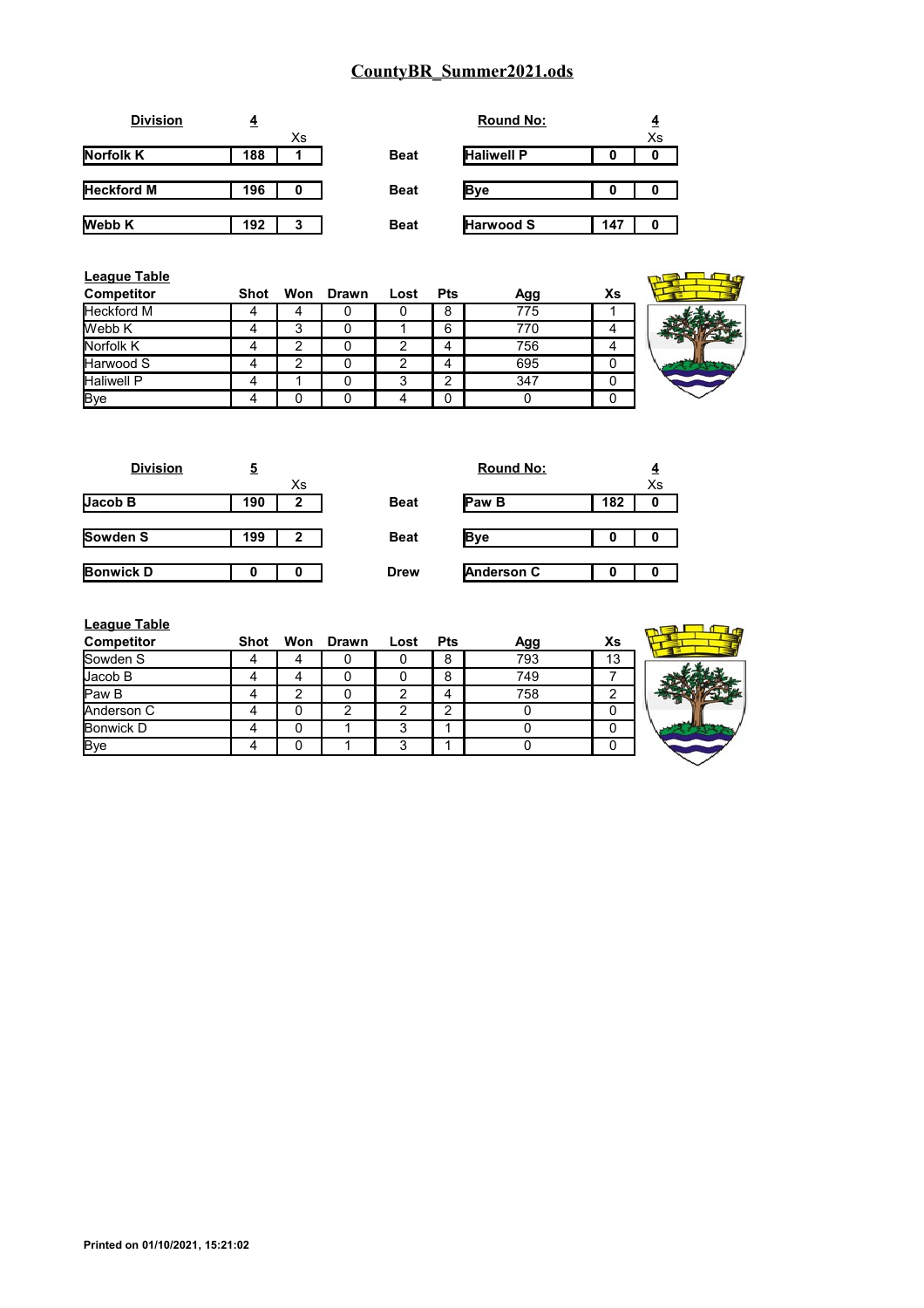| <b>Division</b> |     |    |             | <b>Round No:</b> |     |    |
|-----------------|-----|----|-------------|------------------|-----|----|
|                 |     | Xs |             |                  |     | Xs |
| Goulsbra G      | 200 | 14 | <b>Beat</b> | <b>Adkins R</b>  | 198 |    |
|                 |     |    |             |                  |     |    |
| David R         | 198 | 6  | <b>Beat</b> | Wilkinson J      | 189 | 6  |
|                 |     |    |             |                  |     |    |
| <b>Mason K</b>  | 199 | 8  | <b>Beat</b> | O'Maoney S       | 192 |    |

| <b>League Table</b><br><b>Competitor</b> | <b>Shot</b> |   | Won Drawn | Lost | <b>Pts</b> | Agg  | Xs |  |
|------------------------------------------|-------------|---|-----------|------|------------|------|----|--|
| <b>Goulsbra G</b>                        | 5           | 5 |           | O    | 10         | 1000 | 57 |  |
| David R                                  | 5           |   |           |      | 8          | 998  | 31 |  |
| Adkins R                                 | 5           | ົ |           | 3    |            | 996  | 35 |  |
| Mason K                                  | 5           | ົ |           | 3    |            | 987  | 17 |  |
| Wilkinson J                              | 5           | ◠ |           | 3    |            | 837  | 26 |  |
| O'Maoney S                               | 5           |   |           | 5    | 0          | 983  | 12 |  |

| <b>Division</b> | 2   |    |             | <b>Round No:</b>  |     | <u>5</u> |
|-----------------|-----|----|-------------|-------------------|-----|----------|
|                 |     | Xs |             |                   |     | Xs       |
| <b>Haines R</b> | 199 |    | Lost to     | <b>Clements C</b> | 199 | 2        |
|                 |     |    |             |                   |     |          |
| Cook G          | 199 | 5  | <b>Beat</b> | <b>Sewell P</b>   | 198 | 3        |
|                 |     |    |             |                   |     |          |
| Drzymalski S    | 188 | 0  | Lost to     | Majewski J        | 196 |          |
|                 |     |    |             |                   |     |          |

| <b>League Table</b> |             |   |           |      |            |     |    |  |
|---------------------|-------------|---|-----------|------|------------|-----|----|--|
| Competitor          | Shot        |   | Won Drawn | Lost | <b>Pts</b> | Agg | Хs |  |
| Cook G              | $\mathbf b$ | 4 |           |      | 8          | 994 | 19 |  |
| Clements C          | 5           | 4 |           |      | 8          | 993 | 13 |  |
| Haines R            | 5           | 4 |           |      | 8          | 992 | 13 |  |
| <b>Sewell P</b>     |             | 2 |           | っ    |            | 974 | 14 |  |
| Majewski J          |             |   |           |      | ົ          | 963 | 6  |  |
| Drzymalski S        | Б.          |   |           | 5    | n          | 962 | 3  |  |

| <b>Division</b>  | <u>3</u> |    |             | <b>Round No:</b> |     | 5  |
|------------------|----------|----|-------------|------------------|-----|----|
|                  |          | Xs |             |                  |     | Xs |
| <b>Roberts A</b> | 193      | 4  | Lost to     | <b>Abbotts R</b> | 198 | 6  |
|                  |          |    |             |                  |     |    |
| <b>Beak G</b>    | 196      |    | Lost to     | Johnson D R      | 196 | 6  |
|                  |          |    |             |                  |     |    |
| Love D           | 195      | 2  | <b>Beat</b> | <b>Bye</b>       |     |    |

| League Table<br><b>Competitor</b> | <b>Shot</b> |   | Won Drawn | Lost | Pts | Agg | Xs |  |
|-----------------------------------|-------------|---|-----------|------|-----|-----|----|--|
| Abbotts R                         | 5           | 5 |           |      | 10  | 990 | 28 |  |
| Beak G                            | 5           | ◠ |           |      | 4   | 975 | 9  |  |
| Uohnson D R                       | 5           |   |           | 3    | 4   | 966 | 18 |  |
| <b>Roberts A</b>                  | 5           |   |           |      | 4   | 963 | 11 |  |
| <b>Bye</b>                        | 5           |   |           | 5    | 0   |     |    |  |
| Love D                            | 5           |   |           |      | 8   | 973 | 14 |  |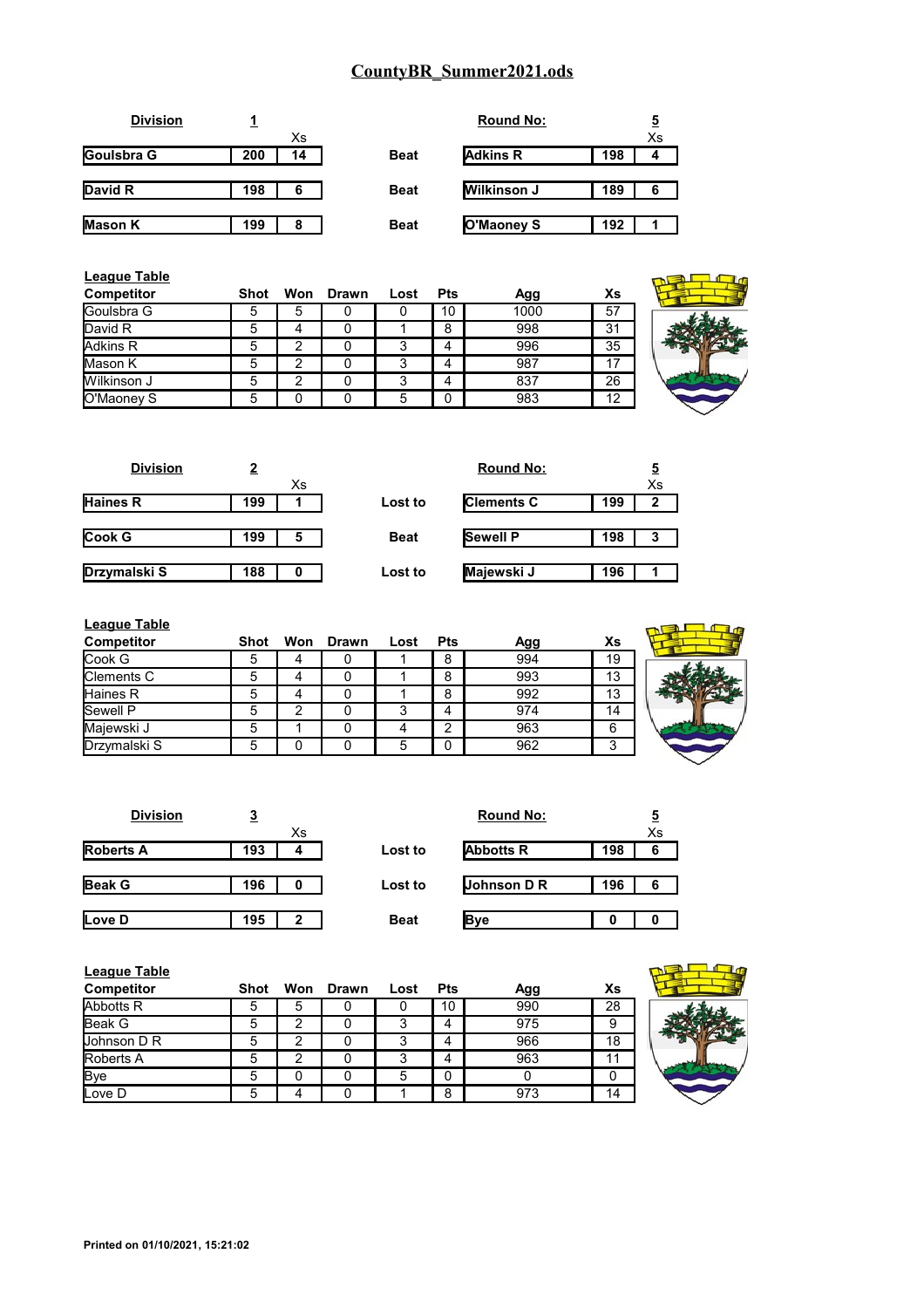

| <b>League Table</b> |      |   |           |      |            |     |    |  |
|---------------------|------|---|-----------|------|------------|-----|----|--|
| <b>Competitor</b>   | Shot |   | Won Drawn | Lost | <b>Pts</b> | Agg | Xs |  |
| <b>Heckford M</b>   | :C   | 5 |           |      | 10         | 969 |    |  |
| Webb K              | 5    | 4 |           |      | 8          | 961 | 8  |  |
| Harwood S           |      | 3 |           |      | 6          | 856 |    |  |
| Norfolk K           |      | 2 |           | 3    | Δ          | 938 | 6  |  |
| <b>Haliwell P</b>   | 5    |   |           |      | ີ          | 347 |    |  |
| <b>Bye</b>          |      |   |           |      | 0          |     |    |  |

| <b>Division</b>  | 5   |    |             | <b>Round No:</b> |     | <u>5</u> |
|------------------|-----|----|-------------|------------------|-----|----------|
|                  |     | Xs |             |                  |     | Xs       |
| Jacob B          | 185 | 0  | Lost to     | Sowden S         | 194 | 6        |
|                  |     |    |             |                  |     |          |
| Paw <sub>B</sub> | 189 |    | <b>Beat</b> | Anderson C       | 0   |          |
|                  |     |    |             |                  |     |          |
| <b>Bonwick D</b> |     |    | <b>Drew</b> | Bye              |     |          |
|                  |     |    |             |                  |     |          |

| <b>League Table</b><br>Competitor | Shot |   | Won Drawn | Lost | <b>Pts</b> | Agg | Xs |  |
|-----------------------------------|------|---|-----------|------|------------|-----|----|--|
| Sowden S                          | 5    | 5 |           |      | 10         | 987 | 19 |  |
| Jacob B                           | 5    | 4 |           |      | 8          | 934 |    |  |
| Paw <sub>B</sub>                  | 5    | 3 |           |      | 6          | 947 | 3  |  |
| Bonwick D                         | 5    |   | າ         |      | ◠          |     |    |  |
| Anderson C                        |      |   | ⌒         |      | ⌒          |     |    |  |
| <b>Bye</b>                        | 5    |   |           |      | ⌒          |     | n  |  |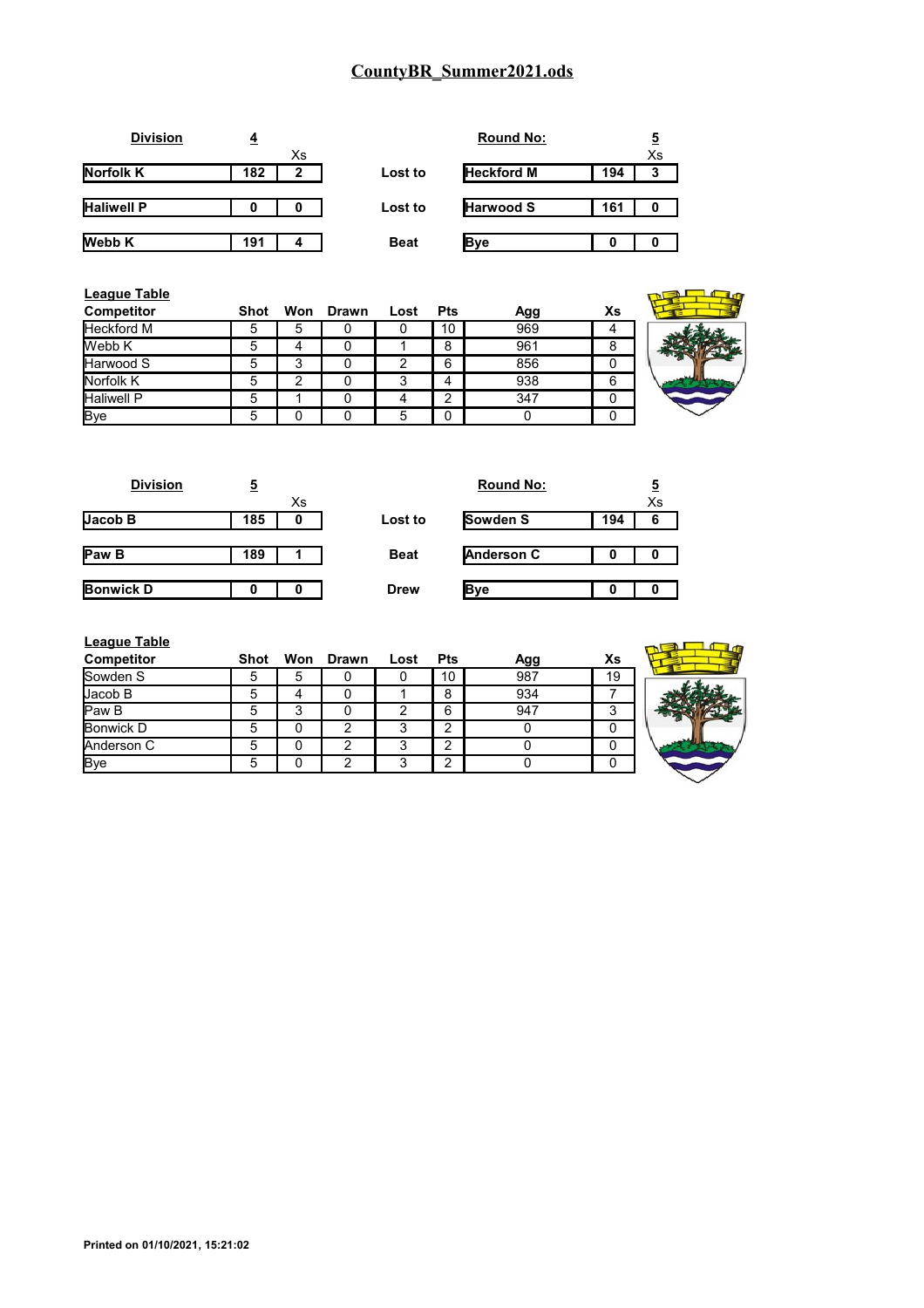|     |    |             | <b>Round No:</b>   |     |    |
|-----|----|-------------|--------------------|-----|----|
|     | Xs |             |                    |     | Xs |
| 200 | 8  | <b>Beat</b> | O'Maoney S         | 199 |    |
|     |    |             |                    |     |    |
| 198 | 4  | Lost to     | <b>Wilkinson J</b> | 200 | 5  |
|     |    |             |                    |     |    |
| 200 | 5  | <b>Beat</b> | <b>Mason K</b>     | 199 |    |
|     |    |             |                    |     |    |

| League Table      |      |   |           |      |            |      |    |  |
|-------------------|------|---|-----------|------|------------|------|----|--|
| <b>Competitor</b> | Shot |   | Won Drawn | Lost | <b>Pts</b> | Agg  | Xs |  |
| Goulsbra G        | 6    | 6 |           |      | 12         | 1200 | 65 |  |
| David R           | 6    | 5 |           |      | 10         | 1198 | 36 |  |
| Wilkinson J       | 6    | 3 |           |      | 6          | 1037 | 31 |  |
| Adkins R          | 6    | າ |           |      |            | 1194 | 39 |  |
| Mason K           | 6    | っ |           |      |            | 1186 | 21 |  |
| O'Maoney S        | 6    |   |           | 6    | $\Omega$   | 1182 | 16 |  |

| <b>Division</b>   | 2        |             | <b>Round No:</b> |     | <u>6</u> |
|-------------------|----------|-------------|------------------|-----|----------|
|                   | Xs       |             |                  |     | Xs       |
| <b>Haines R</b>   | 198      | <b>Beat</b> | Majewski J       | 192 |          |
|                   |          |             |                  |     |          |
| <b>Clements C</b> | 200<br>6 | <b>Beat</b> | <b>Sewell P</b>  | 191 | 2        |
|                   |          |             |                  |     |          |
| Cook G            | 200<br>5 | <b>Beat</b> | Drzymalski S     | 192 | 2        |
|                   |          |             |                  |     |          |

| <b>League Table</b> |      |     |              |      |            |      |    |  |
|---------------------|------|-----|--------------|------|------------|------|----|--|
| <b>Competitor</b>   | Shot | Won | <b>Drawn</b> | Lost | <b>Pts</b> | Agg  | Xs |  |
| Cook G              | 6    | 5   |              |      | 10         | 1194 | 24 |  |
| Clements C          | 6    | 5   |              |      | 10         | 1193 | 19 |  |
| Haines R            | 6    | 5   |              |      | 10         | 1190 | 14 |  |
| <b>Sewell P</b>     | 6    | 2   |              |      | 4          | 1165 | 16 |  |
| Majewski J          | 6    |     |              | 5    | 2          | 1155 |    |  |
| Drzymalski S        | 6    |     |              | ี    | 0          | 1154 | 5  |  |
|                     |      |     |              |      |            |      |    |  |

| <b>Division</b>  | 3   |    |             | <b>Round No:</b> |     | 6  |
|------------------|-----|----|-------------|------------------|-----|----|
|                  |     | Xs |             |                  |     | Xs |
| <b>Roberts A</b> | 196 | 2  | <b>Beat</b> | <b>Bye</b>       | 0   | o  |
|                  |     |    |             |                  |     |    |
| <b>Abbotts R</b> | 193 |    | Lost to     | Johnson D R      | 196 | 0  |
|                  |     |    |             |                  |     |    |
| <b>Beak G</b>    | 194 |    | Lost to     | Love D           | 197 |    |

| <b>League Table</b> |             |     |       |      |            |      |    |  |
|---------------------|-------------|-----|-------|------|------------|------|----|--|
| <b>Competitor</b>   | <b>Shot</b> | Won | Drawn | Lost | <b>Pts</b> | Agg  | Xs |  |
| Abbotts R           | 6           | 5   |       |      | 10         | 1183 | 28 |  |
| Love D              |             | 5   |       |      | 10         | 1170 | 15 |  |
| Uohnson D R         |             | З   |       |      | 6          | 1162 | 18 |  |
| Roberts A           | 6           | 3   |       |      | 6          | 1159 | 13 |  |
| <b>Beak G</b>       |             | ົ   |       |      | 4          | 1169 | 9  |  |
| <b>Bye</b>          | 6           |     |       | 6    | n          |      |    |  |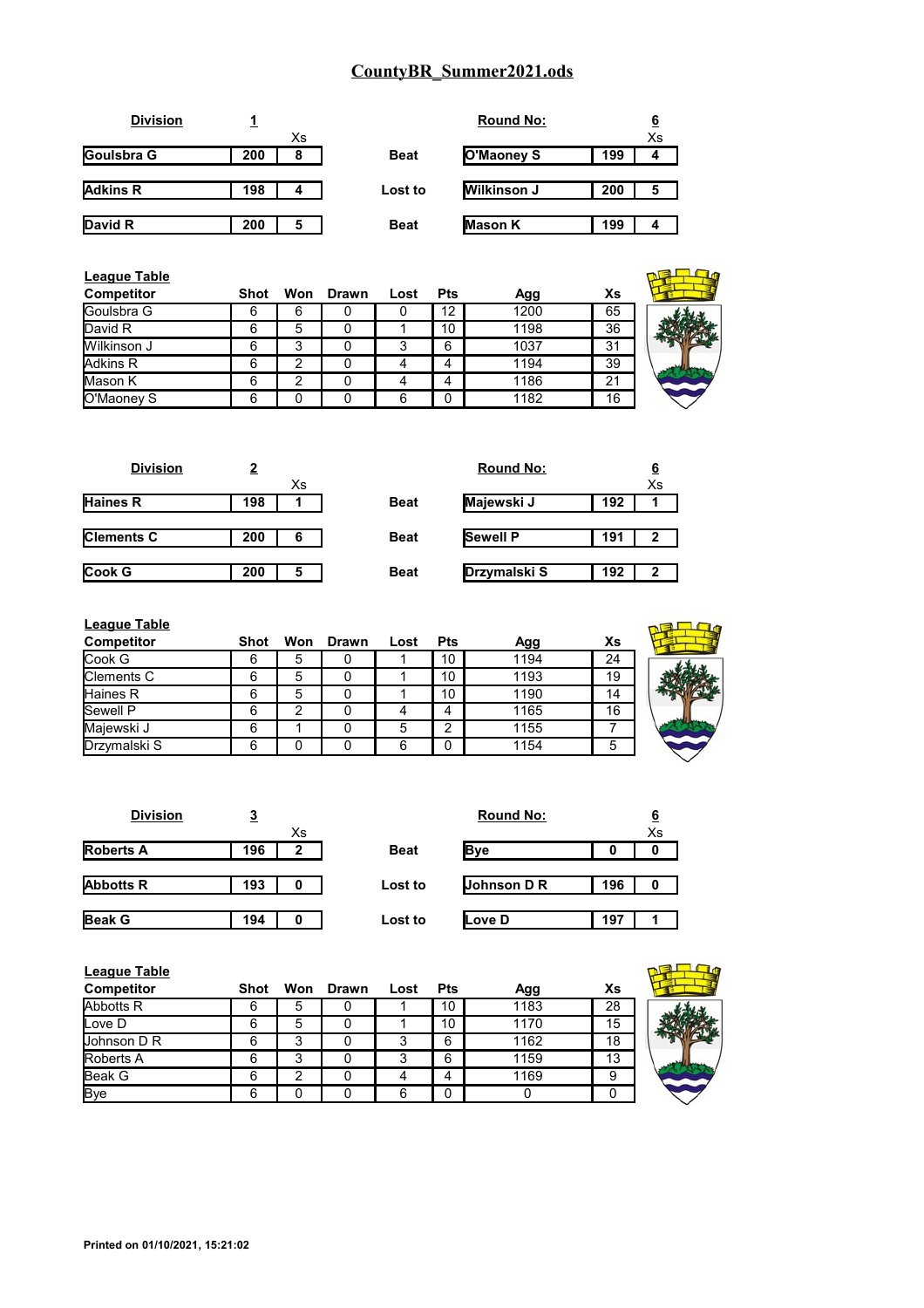| <b>Division</b>   | 4   |    |             | <b>Round No:</b> |     | 6  |
|-------------------|-----|----|-------------|------------------|-----|----|
|                   |     | Xs |             |                  |     | Xs |
| Norfolk K         | 194 |    | <b>Beat</b> | Bye              | 0   | 0  |
| <b>Heckford M</b> | 189 |    | <b>Beat</b> | <b>Harwood S</b> | 178 | 2  |
| <b>Haliwell P</b> |     |    | Lost to     | <b>Webb K</b>    | 193 | 2  |

| <b>League Table</b><br>Competitor | <b>Shot</b> |   | Won Drawn | Lost | <b>Pts</b>   | Agg  | Xs |
|-----------------------------------|-------------|---|-----------|------|--------------|------|----|
| Heckford M                        | 6           | 6 |           |      | 12           | 1158 | 5  |
| Webb K                            | 6           | 5 |           |      | 10           | 1154 | 10 |
| Norfolk K                         | 6           | 3 |           | 3    | 6            | 1132 |    |
| Harwood S                         | 6           | 3 |           | 3    | 6            | 1034 | ົ  |
| <b>Haliwell P</b>                 | 6           |   |           | 5    | 2            | 347  |    |
| <b>Bye</b>                        | 6           |   |           | 6    | $\mathbf{0}$ | 0    |    |

| <b>Division</b> | 5   |    |             | <b>Round No:</b>  |   | $6\overline{6}$ |
|-----------------|-----|----|-------------|-------------------|---|-----------------|
|                 |     | Xs |             |                   |   | Xs              |
| Jacob B         | 188 |    | <b>Beat</b> | <b>Bye</b>        | 0 | 0               |
|                 |     |    |             |                   |   |                 |
| Sowden S        | 199 | 9  | <b>Beat</b> | <b>Anderson C</b> | 0 | 0               |
|                 |     |    |             |                   |   |                 |
| <b>Paw B</b>    | 186 | 0  | <b>Beat</b> | <b>Bonwick D</b>  | 0 | O               |
|                 |     |    |             |                   |   |                 |

| <b>League Table</b> |      |   |           |      |            |      |    |  |
|---------------------|------|---|-----------|------|------------|------|----|--|
| <b>Competitor</b>   | Shot |   | Won Drawn | Lost | <b>Pts</b> | Agg  | Xs |  |
| Sowden S            | 6    | 6 |           | U    | 12         | 1186 | 28 |  |
| Jacob B             | 6    | 5 |           |      | 10         | 1122 | 8  |  |
| Paw B               | 6    |   |           | 2    | 8          | 1133 | ົ  |  |
| <b>Bonwick D</b>    | 6    |   |           |      | 2          |      |    |  |
| Anderson C          | 6    |   |           |      | ⌒          |      |    |  |
| Bye                 | 6    |   |           |      | ົ          |      |    |  |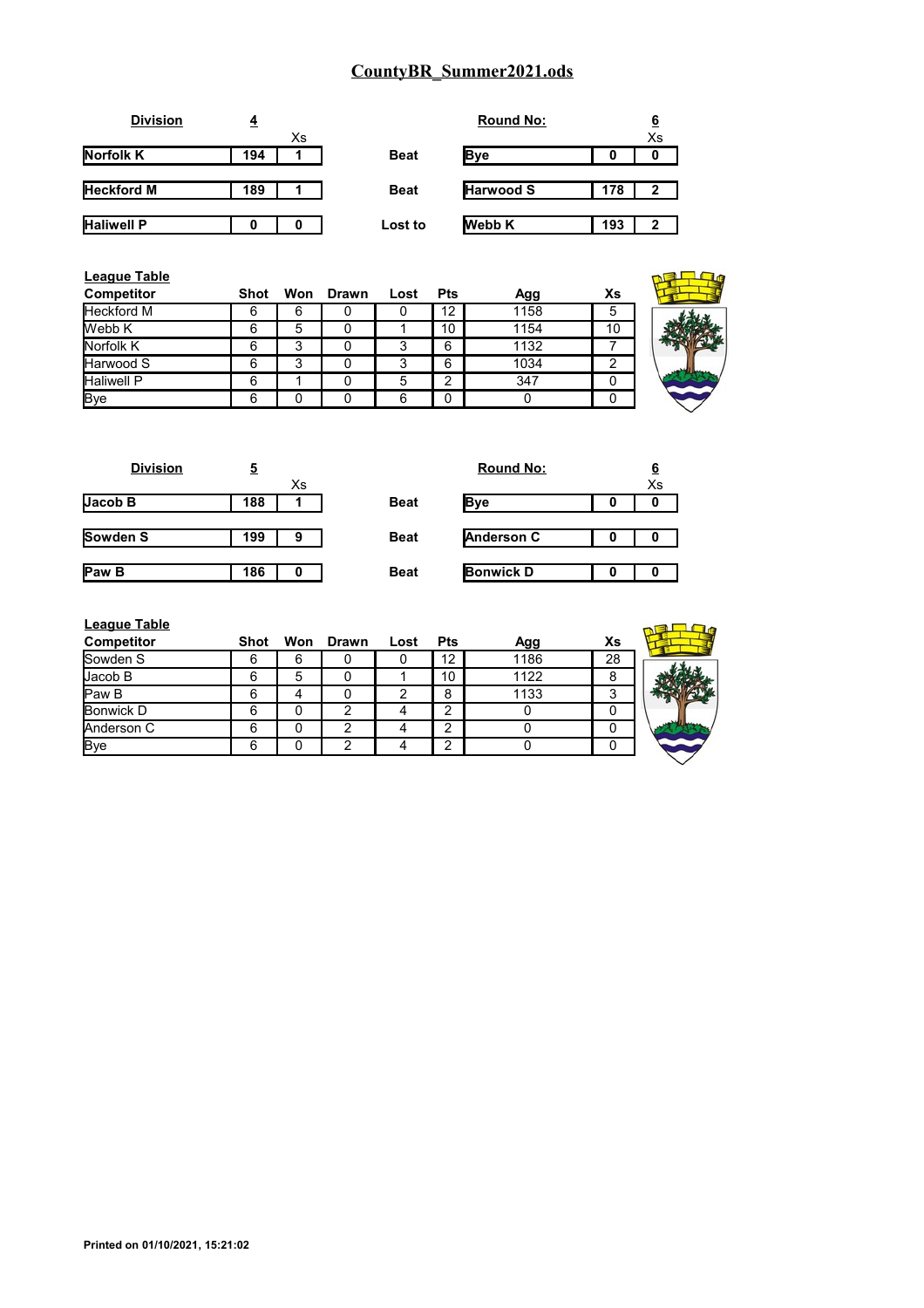| <b>Division</b> |     |    |             | <b>Round No:</b>   |     |    |
|-----------------|-----|----|-------------|--------------------|-----|----|
|                 |     | Xs |             |                    |     | Xs |
| Goulsbra G      | 200 | 9  | <b>Beat</b> | <b>Wilkinson J</b> | 200 |    |
|                 |     |    |             |                    |     |    |
| <b>Adkins R</b> | 200 | 5  | <b>Beat</b> | <b>Mason K</b>     | 199 | 3  |
|                 |     |    |             |                    |     |    |
| David R         | 199 | 6  | <b>Beat</b> | O'Maoney S         | 196 |    |
|                 |     |    |             |                    |     |    |

| <b>League Table</b><br><b>Competitor</b> | Shot |   | Won Drawn | Lost | <b>Pts</b> | Agg  | Xs |  |
|------------------------------------------|------|---|-----------|------|------------|------|----|--|
| <b>Goulsbra G</b>                        |      |   | O         |      | 14         | 1400 | 74 |  |
| David R                                  |      | 6 |           |      | 12         | 1397 | 42 |  |
| Adkins R                                 |      | 3 | 0         |      | 6          | 1394 | 44 |  |
| Wilkinson J                              |      | 3 | 0         |      | 6          | 1237 | 32 |  |
| Mason K                                  |      | っ | 0         | 5    | 4          | 1385 | 24 |  |
| O'Maoney S                               |      |   |           |      | $\Omega$   | 1378 | 16 |  |

| <b>Division</b>   | 2   |    |             | <b>Round No:</b> |     |              |
|-------------------|-----|----|-------------|------------------|-----|--------------|
|                   |     | Xs |             |                  |     | Xs           |
| <b>Haines R</b>   | 199 | 3  | <b>Beat</b> | <b>Sewell P</b>  | 196 | $\mathbf{2}$ |
|                   |     |    |             |                  |     |              |
| <b>Clements C</b> | 199 | 3  | <b>Beat</b> | Drzymalski S     | 191 |              |
|                   |     |    |             |                  |     |              |
| Cook G            | 200 |    | <b>Beat</b> | Majewski J       | 193 |              |
|                   |     |    |             |                  |     |              |

| <b>League Table</b> |      |   |           |      |            |      |    |  |
|---------------------|------|---|-----------|------|------------|------|----|--|
| <b>Competitor</b>   | Shot |   | Won Drawn | Lost | <b>Pts</b> | Agg  | Xs |  |
| Cook G              |      | 6 |           |      | 12         | 1394 | 28 |  |
| Clements C          |      | 6 |           |      | 12         | 1392 | 22 |  |
| Haines R            |      | 6 |           |      | 12         | 1389 | 17 |  |
| Sewell P            |      |   |           | 5    | 4          | 1361 | 18 |  |
| Majewski J          |      |   |           |      | ົ          | 1348 | 8  |  |
| Drzymalski S        |      |   |           |      | 0          | 1345 | 6  |  |

| <b>Division</b>  | 3   |    |             | <b>Round No:</b> |     |    |
|------------------|-----|----|-------------|------------------|-----|----|
|                  |     | Xs |             |                  |     | Xs |
| <b>Roberts A</b> | 199 | 6  | <b>Beat</b> | Johnson D R      | 193 | 2  |
|                  |     |    |             |                  |     |    |
| <b>Abbotts R</b> | 200 | 8  | <b>Beat</b> | <b>ILove D</b>   | 196 | 3  |
|                  |     |    |             |                  |     |    |
| <b>Beak G</b>    | 194 |    | <b>Beat</b> | <b>B</b> ve      | 0   |    |

| League Table<br><b>Competitor</b> | Shot |   | Won Drawn | Lost | <b>Pts</b> | Agg  | Xs |  |
|-----------------------------------|------|---|-----------|------|------------|------|----|--|
| Abbotts R                         |      | 6 |           |      | 12         | 1383 | 36 |  |
| Love D                            |      | 5 |           |      | 10         | 1366 | 18 |  |
| <b>Roberts A</b>                  |      |   |           |      | 8          | 1358 | 19 |  |
| <b>Beak G</b>                     |      | 3 |           |      | 6          | 1363 | 10 |  |
| Johnson D R                       |      | 3 |           |      | 6          | 1355 | 20 |  |
| <b>Bye</b>                        |      |   |           |      |            |      |    |  |

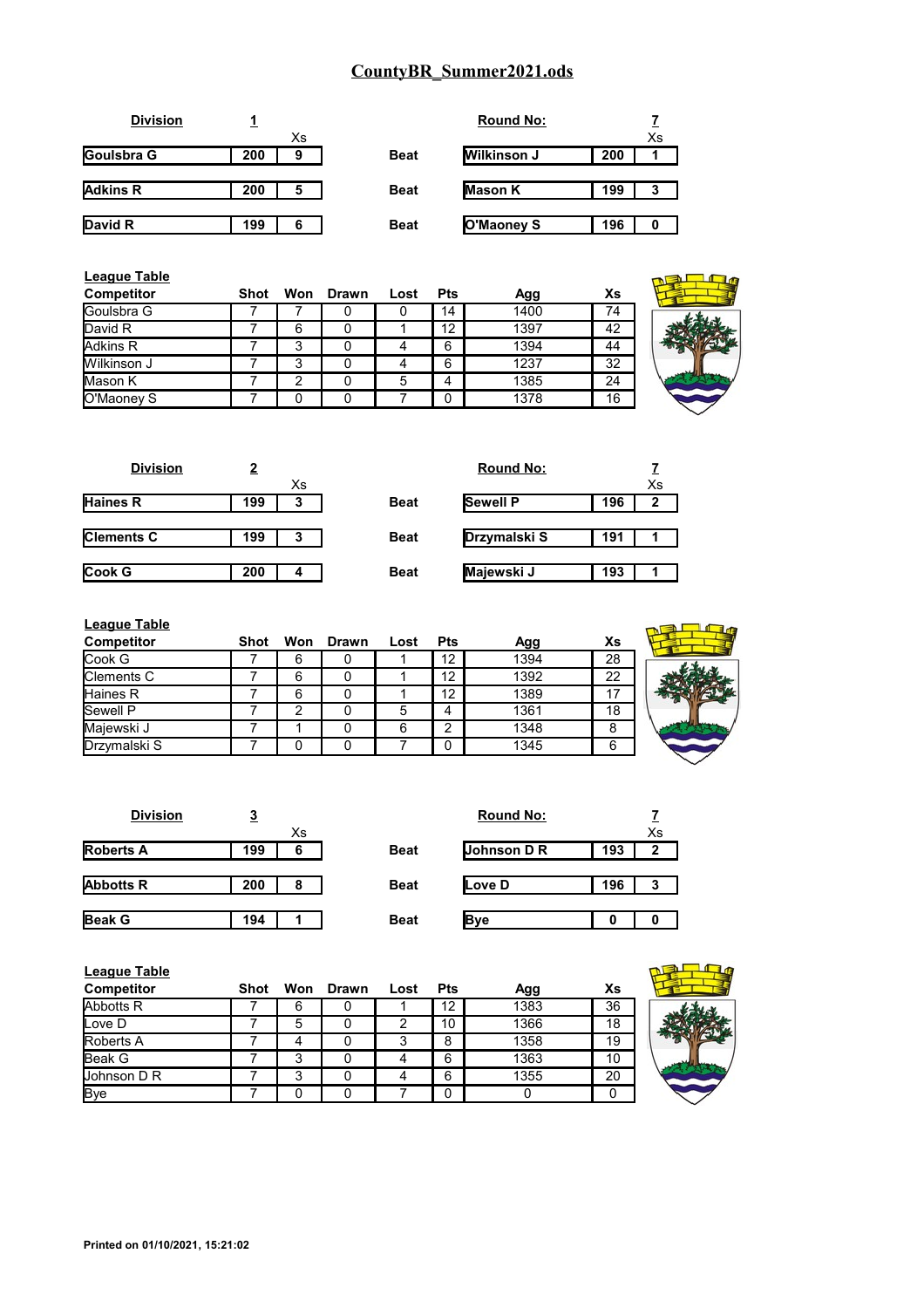| <b>Division</b>   |     |             |             | <b>Round No:</b> |     |    |
|-------------------|-----|-------------|-------------|------------------|-----|----|
|                   |     | Xs          |             |                  |     | Xs |
| <b>Norfolk K</b>  | 191 | 3           | <b>Beat</b> | <b>Harwood S</b> | 180 |    |
|                   |     |             |             |                  |     |    |
| <b>Heckford M</b> | 186 | $\mathbf 2$ | Lost to     | <b>Webb K</b>    | 198 | 3  |
|                   |     |             |             |                  |     |    |
| <b>Haliwell P</b> |     |             | <b>Drew</b> | <b>B</b> ve      |     |    |

| <b>League Table</b><br>Competitor | Shot | Won | Drawn | Lost   | <b>Pts</b> | Agg  | Xs |  |
|-----------------------------------|------|-----|-------|--------|------------|------|----|--|
| Webb K                            |      | 6   |       |        | 12         | 1352 | 13 |  |
| <b>Heckford M</b>                 |      | 6   |       |        | 12         | 1344 |    |  |
| Norfolk K                         |      |     | 0     | ົ<br>J | 8          | 1323 | 10 |  |
| Harwood S                         |      | 3   | 0     | 4      | 6          | 1214 | 3  |  |
| <b>Haliwell P</b>                 |      |     |       | 5      | 3          | 347  | 0  |  |
| <b>Bye</b>                        |      |     |       | 6      |            |      | 0  |  |

| 5   |    |             | <b>Round No:</b> |   |    |
|-----|----|-------------|------------------|---|----|
|     | Xs |             |                  |   | Xs |
| 183 | 2  | <b>Beat</b> | Anderson C       | O | 0  |
|     |    |             |                  |   |    |
| 199 |    | <b>Beat</b> | <b>Bonwick D</b> |   | 0  |
|     |    |             |                  |   |    |
| 194 | 2  | <b>Beat</b> | Bve              | 0 | 0  |
|     |    |             |                  |   |    |

| <b>Round No:</b>  | $\frac{7}{x_s}$ |
|-------------------|-----------------|
| <b>Anderson C</b> |                 |
| <b>Bonwick D</b>  |                 |
|                   |                 |

| <b>League Table</b> |      |   |           |      |            |      |    |  |
|---------------------|------|---|-----------|------|------------|------|----|--|
| Competitor          | Shot |   | Won Drawn | Lost | <b>Pts</b> | Agg  | Xs |  |
| Sowden S            |      |   |           |      | 14         | 1385 | 35 |  |
| Jacob B             |      | 6 |           |      | 12         | 1305 | 10 |  |
| <b>Paw B</b>        |      | 5 |           |      | 10         | 1327 | 5  |  |
| <b>Bonwick D</b>    |      |   | っ         | 5    | 2          |      |    |  |
| <b>B</b> ye         |      |   | າ         | 5    | C          |      |    |  |
| Anderson C          |      |   | ◠         | 5    | 2          |      |    |  |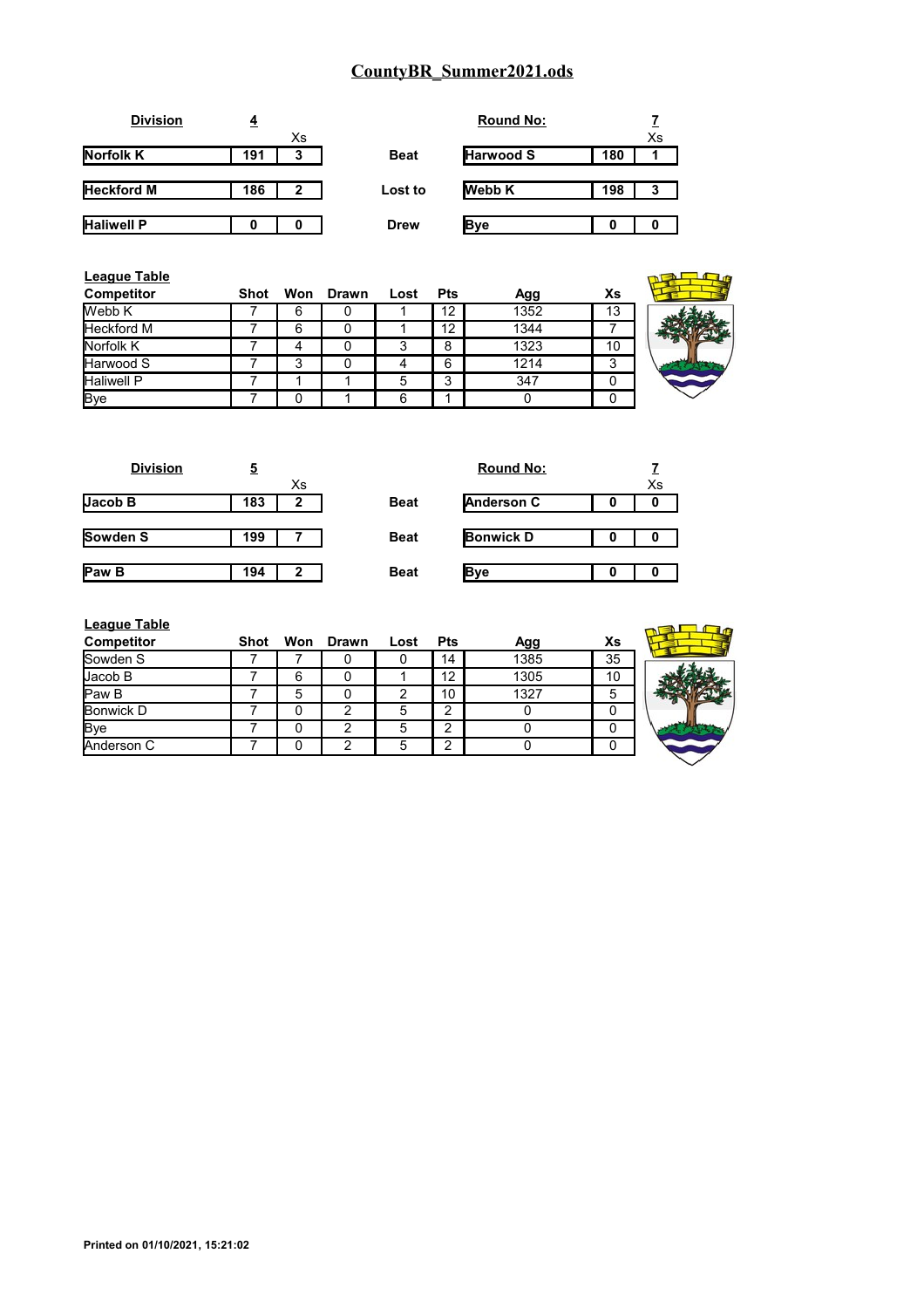| <b>Division</b> |     |    |             | <b>Round No:</b> |     |    |
|-----------------|-----|----|-------------|------------------|-----|----|
|                 |     | Xs |             |                  |     | Xs |
| Goulsbra G      | 200 | 12 | <b>Beat</b> | <b>Mason K</b>   | 197 |    |
|                 |     |    |             |                  |     |    |
| <b>Adkins R</b> | 200 | 8  | <b>Beat</b> | David R          | 199 | 10 |
|                 |     |    |             |                  |     |    |
| Wilkinson J     | 197 | 4  | Lost to     | O'Maoney S       | 199 | 6  |

| <b>League Table</b><br><b>Competitor</b> | Shot |   | Won Drawn | Lost | <b>Pts</b> | Agg  | Xs |  |
|------------------------------------------|------|---|-----------|------|------------|------|----|--|
| Goulsbra G                               | 8    | 8 |           |      | 16         | 1600 | 86 |  |
| David R                                  | 8    | 6 |           |      | 12         | 1596 | 52 |  |
| Adkins R                                 | 8    | 4 |           |      | 8          | 1594 | 52 |  |
| Wilkinson J                              | 8    | 3 |           | 5    | 6          | 1434 | 36 |  |
| Mason K                                  | 8    | ົ |           | 6    | 4          | 1582 | 25 |  |
| O'Maoney S                               | 8    |   |           |      | ົ          | 1577 | 22 |  |

| <b>Division</b>   | 2   |    |             | <b>Round No:</b> |     |    |
|-------------------|-----|----|-------------|------------------|-----|----|
|                   |     | Хs |             |                  |     | Xs |
| <b>Haines R</b>   | 198 |    | <b>Beat</b> | Drzymalski S     | 192 | 2  |
|                   |     |    |             |                  |     |    |
| <b>Clements C</b> | 198 | 5  | Lost to     | <b>Cook G</b>    | 199 | 6  |
|                   |     |    |             |                  |     |    |
| Sewell P          | 198 | 5  | <b>Beat</b> | Majewski J       | 191 | 0  |

| <b>League Table</b> |      |   |           |      |            |      |    |  |
|---------------------|------|---|-----------|------|------------|------|----|--|
| <b>Competitor</b>   | Shot |   | Won Drawn | Lost | <b>Pts</b> | Agg  | Xs |  |
| Cook G              | 8    |   |           |      | 14         | 1593 | 34 |  |
| Haines R            | 8    |   |           |      | 14         | 1587 | 18 |  |
| Clements C          | 8    | 6 |           |      | 12         | 1590 | 27 |  |
| Sewell P            |      | 3 |           | 5    | 6          | 1559 | 23 |  |
| Majewski J          | 8    |   |           |      | հ          | 1539 | 8  |  |
| Drzymalski S        | 8    |   |           |      |            | 1537 | 8  |  |

| <b>Division</b>  | <u>3</u> |              |             | <b>Round No:</b> |     | <u>8</u> |
|------------------|----------|--------------|-------------|------------------|-----|----------|
|                  |          | Xs           |             |                  |     | Xs       |
| <b>Roberts A</b> | 194      |              | Lost to     | Love D           | 198 | 3        |
|                  |          |              |             |                  |     |          |
| <b>Abbotts R</b> | 200      |              | <b>Beat</b> | <b>Beak G</b>    | 198 |          |
|                  |          |              |             |                  |     |          |
| Johnson D R      | 193      | $\mathbf{2}$ | <b>Beat</b> | <b>Bye</b>       | 0   |          |

| <b>League Table</b><br>Competitor | <b>Shot</b> |   | Won Drawn | Lost | <b>Pts</b> | Agg  | Xs |  |
|-----------------------------------|-------------|---|-----------|------|------------|------|----|--|
| <b>Abbotts R</b>                  | 8           |   | 0         |      | 14         | 1583 | 43 |  |
| Love D                            | 8           | 6 |           |      | 12         | 1564 | 21 |  |
| Roberts A                         | 8           | 4 |           |      | 8          | 1552 | 20 |  |
| Johnson D R                       |             | 4 |           |      | 8          | 1548 | 22 |  |
| Beak G                            | 8           | 3 | 0         |      | 6          | 1561 | 11 |  |
| <b>Bye</b>                        | 8           | 0 |           |      | 0          |      |    |  |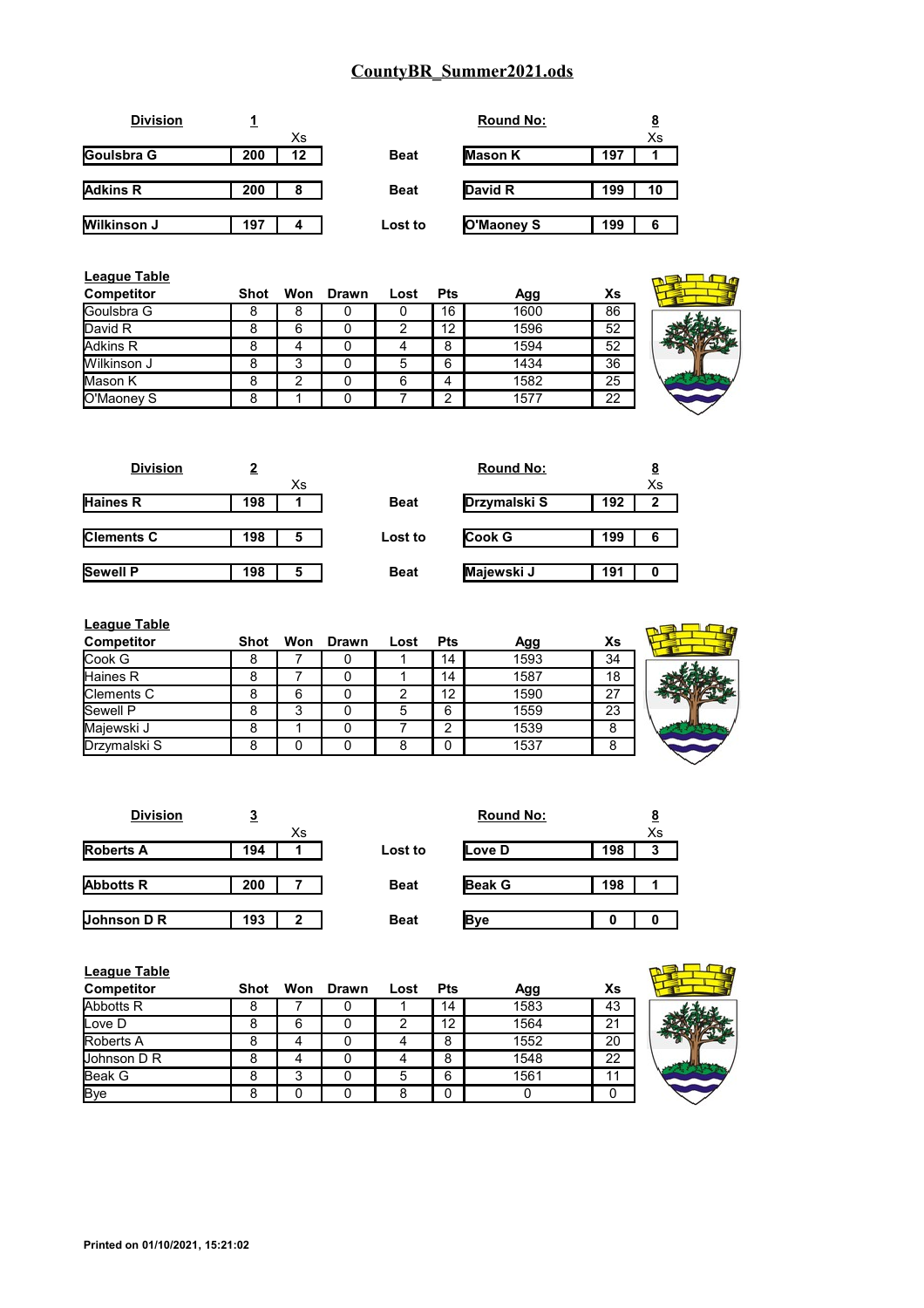| <b>Division</b>   | 4   |    |             | <b>Round No:</b>  |     |    |
|-------------------|-----|----|-------------|-------------------|-----|----|
|                   |     | Xs |             |                   |     | Xs |
| <b>Norfolk K</b>  | 190 | 4  | Lost to     | <b>Webb K</b>     | 194 | 0  |
|                   |     |    |             |                   |     |    |
| <b>Heckford M</b> | 186 | 0  | <b>Beat</b> | <b>Haliwell P</b> | 0   | 0  |
|                   |     |    |             |                   |     |    |
| Harwood S         | 174 | 0  | <b>Beat</b> | <b>B</b> ve       | 0   |    |

| <b>League Table</b><br>Competitor | Shot |   | Won Drawn | Lost | <b>Pts</b> | Agg  | Xs |  |
|-----------------------------------|------|---|-----------|------|------------|------|----|--|
| Webb K                            | 8    |   | υ         |      | 14         | 1546 | 13 |  |
| <b>Heckford M</b>                 | 8    |   |           |      | 14         | 1530 |    |  |
| Norfolk K                         | 8    | 4 |           |      | 8          | 1513 | 14 |  |
| Harwood S                         | 8    | 4 |           |      | 8          | 1388 | 3  |  |
| <b>Haliwell P</b>                 | 8    |   |           | 6    | 3          | 347  |    |  |
| <b>Bye</b>                        | 8    |   |           |      | и          |      |    |  |

| 5   |    |             | <b>Round No:</b> |     | $\overline{8}$ |
|-----|----|-------------|------------------|-----|----------------|
|     | Xs |             |                  |     | Xs             |
| 179 |    | <b>Beat</b> | <b>Bonwick D</b> | 0   | 0              |
|     |    |             |                  |     |                |
| 200 | 5  | <b>Beat</b> | Paw B            | 189 | $\mathbf{2}$   |
|     |    |             |                  |     |                |
| 0   |    | <b>Drew</b> | <b>Bye</b>       | 0   | 0              |
|     |    |             |                  |     |                |

| <b>Round No:</b> |     | <u>8</u><br>$\bar{x_s}$ |
|------------------|-----|-------------------------|
| <b>Bonwick D</b> |     |                         |
| Paw B            | 189 | 2                       |
|                  |     |                         |

| League Table |  |  |
|--------------|--|--|
|              |  |  |

| <b>League Table</b><br><b>Competitor</b> | Shot |   | Won Drawn | Lost | <b>Pts</b> | Agg  | Xs |  |
|------------------------------------------|------|---|-----------|------|------------|------|----|--|
| Sowden S                                 | 8    | 8 |           | O    | 16         | 1585 | 40 |  |
| Jacob B                                  | 8    |   |           |      | 14         | 1484 | 11 |  |
| Paw B                                    | 8    | 5 | 0         | 3    | 10         | 1516 |    |  |
| Bye                                      | 8    |   | 3         | 5    | 3          |      |    |  |
| Anderson C                               | 8    |   | 3         | 5    | 3          |      |    |  |
| Bonwick D                                | 8    |   | ົ         | 6    | ⌒          |      |    |  |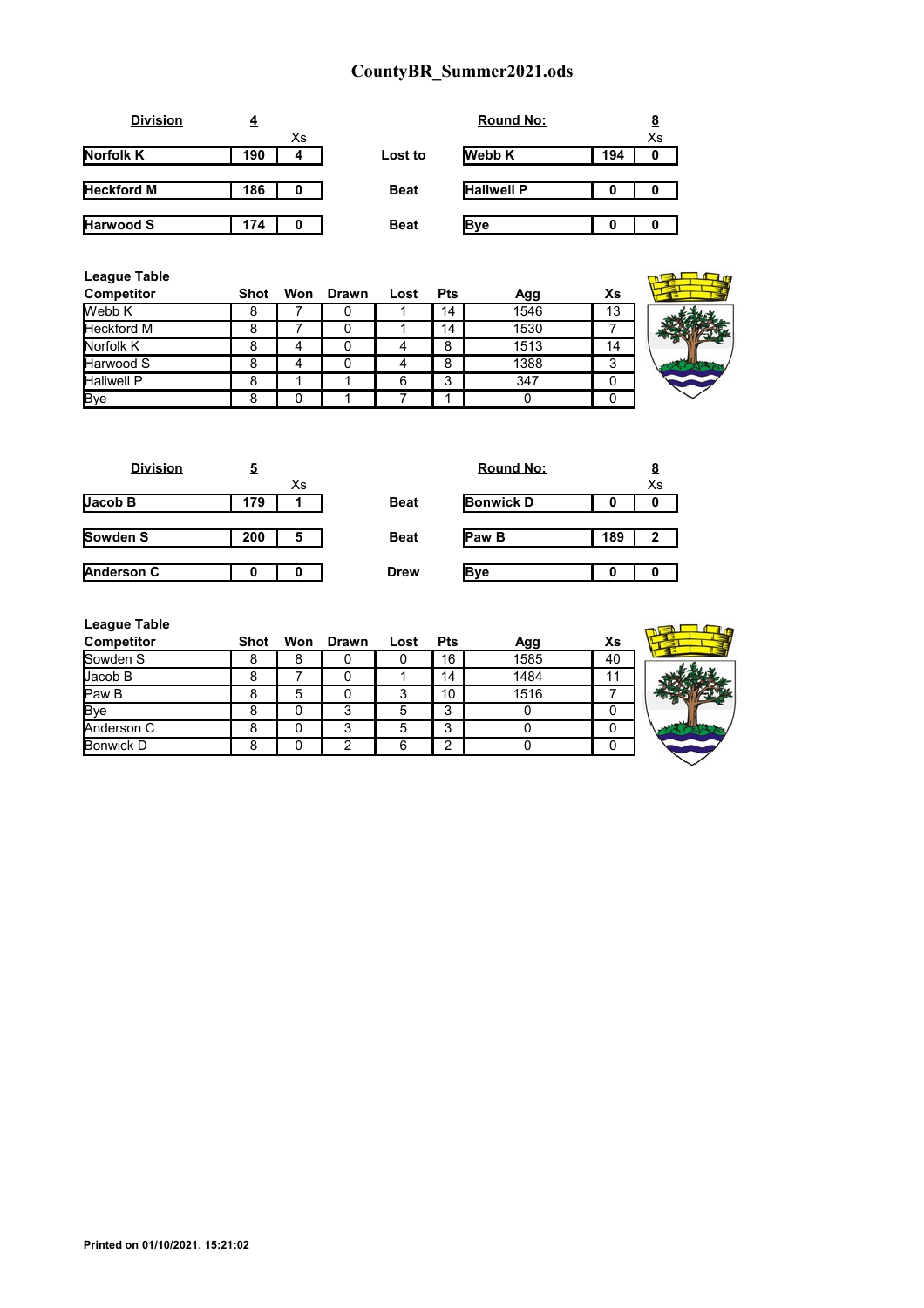|     |    |             | <b>Round No:</b> |                                             | 9  |
|-----|----|-------------|------------------|---------------------------------------------|----|
|     | Xs |             |                  |                                             | Xs |
| 200 | 8  | <b>Beat</b> |                  | 200                                         | 5  |
|     |    |             |                  |                                             |    |
| 200 | 10 | <b>Beat</b> |                  | 199                                         |    |
|     |    |             |                  |                                             |    |
| 197 | 6  | Lost to     |                  | 200                                         | 6  |
|     |    |             |                  | David R<br>O'Maoney S<br><b>Wilkinson J</b> |    |

| League Table<br><b>Competitor</b> | Shot |   | Won Drawn | Lost | <b>Pts</b> | Agg  | Xs |  |
|-----------------------------------|------|---|-----------|------|------------|------|----|--|
| <b>Goulsbra G</b>                 | 9    | 9 | O         | O    | 18         | 1800 | 94 |  |
| David R                           | 9    | 6 | O         | 3    | 12         | 1796 | 57 |  |
| Adkins R                          | 9    | 5 | 0         |      | 10         | 1794 | 62 |  |
| Wilkinson J                       | 9    | 4 | Ω         | 5    | 8          | 1634 | 42 |  |
| <b>Mason K</b>                    | 9    | 2 | 0         |      | 4          | 1779 | 31 |  |
| O'Maoney S                        | 9    |   | 0         | 8    | 2          | 1776 | 29 |  |

| <b>Division</b>   | 2   |              |             | <b>Round No:</b> |     | <u>9</u> |
|-------------------|-----|--------------|-------------|------------------|-----|----------|
|                   |     | Xs           |             |                  |     | Xs       |
| Haines R          | 196 | 2            | Lost to     | <b>Cook G</b>    | 199 |          |
|                   |     |              |             |                  |     |          |
| <b>Clements C</b> | 200 | 2            | <b>Beat</b> | Majewski J       | 192 | 0        |
|                   |     |              |             |                  |     |          |
| Drzymalski S      | 195 | $\mathbf{2}$ | Lost to     | <b>Sewell P</b>  | 199 |          |
|                   |     |              |             |                  |     |          |

| <b>League Table</b> |      |   |           |      |            |      |    |  |
|---------------------|------|---|-----------|------|------------|------|----|--|
| Competitor          | Shot |   | Won Drawn | Lost | <b>Pts</b> | Agg  | Xs |  |
| Cook G              |      | 8 |           |      | 16         | 1792 | 35 |  |
| Clements C          |      |   |           | 2    | 14         | 1790 | 29 |  |
| <b>Haines R</b>     |      |   |           | 2    | 14         | 1783 | 20 |  |
| Sewell P            |      |   |           | 5    | 8          | 1758 | 24 |  |
| Majewski J          | 9    |   |           | 8    | ⌒          | 1731 | 8  |  |
| Drzymalski S        | a    |   |           | 9    |            | 1732 | 10 |  |

| <b>Division</b>  | <u>3</u> |    |             | <b>Round No:</b> |     | <u>9</u> |
|------------------|----------|----|-------------|------------------|-----|----------|
|                  |          | Xs |             |                  |     | Xs       |
| <b>Roberts A</b> | 194      | 6  | Lost to     | <b>Beak G</b>    | 195 |          |
|                  |          |    |             |                  |     |          |
| <b>Abbotts R</b> | 200      | 4  | <b>Beat</b> | <b>Bye</b>       |     | 0        |
|                  |          |    |             |                  |     |          |
| Love D           | 196      | 3  | <b>Beat</b> | Johnson D R      | 194 | 2        |

| League Table       |      |   |           |      |            |      |    |  |
|--------------------|------|---|-----------|------|------------|------|----|--|
| Competitor         | Shot |   | Won Drawn | Lost | <b>Pts</b> | Agg  | Xs |  |
| Abbotts R          | 9    | 8 |           |      | 16         | 1783 | 47 |  |
| Love D             | 9    |   |           |      | 14         | 1760 | 24 |  |
| <b>Beak G</b>      | 9    |   |           |      | 8          | 1756 | 12 |  |
| <b>Roberts A</b>   | 9    |   |           |      | 8          | 1746 | 26 |  |
| <b>Johnson D R</b> | 9    |   |           |      | 8          | 1742 | 24 |  |
| <b>Bye</b>         | 9    |   |           |      | 0          |      |    |  |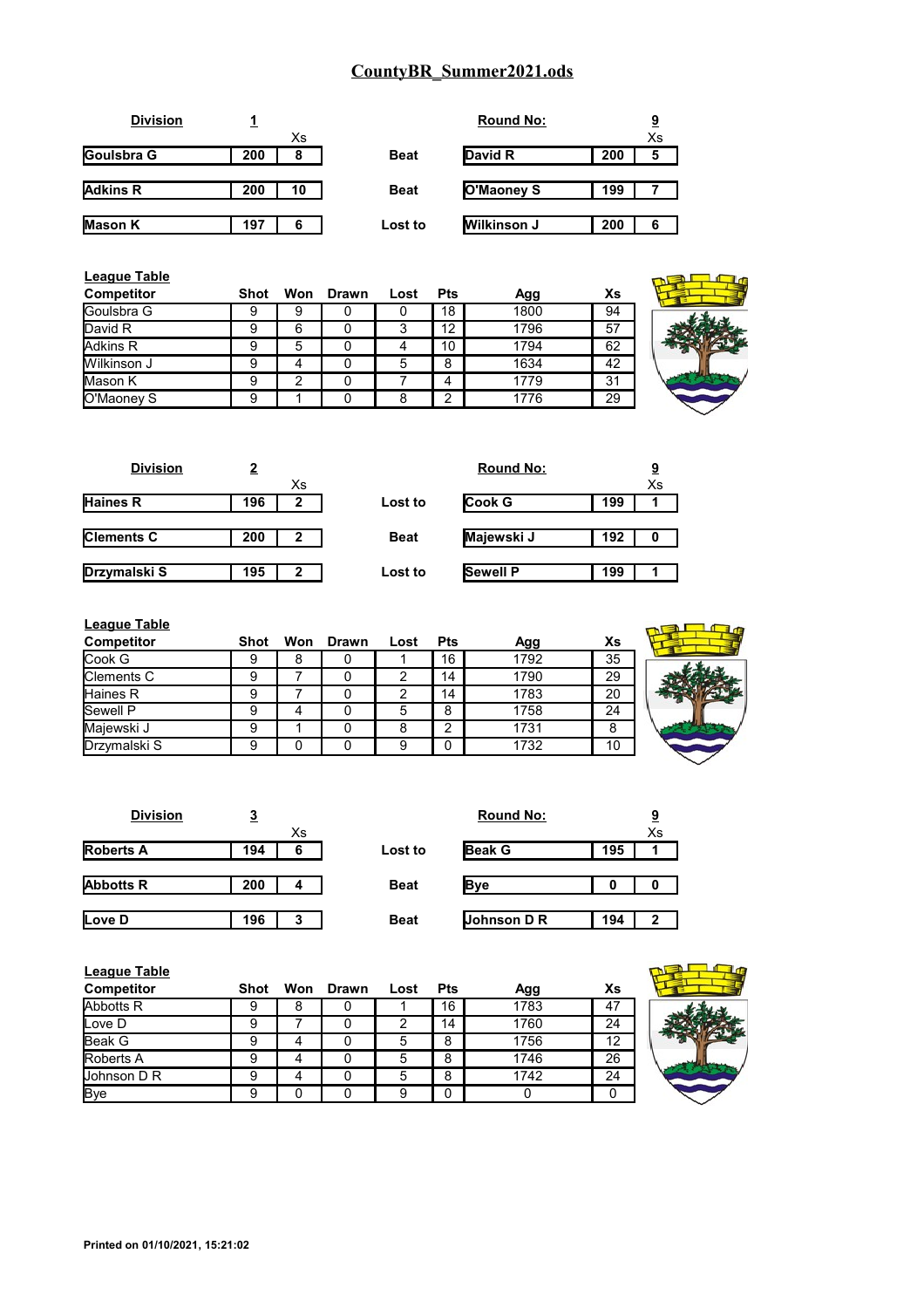| <b>Division</b>   | 4   |    |             | <b>Round No:</b>  |     | <u>9</u> |
|-------------------|-----|----|-------------|-------------------|-----|----------|
|                   |     | Xs |             |                   |     | Xs       |
| <b>Norfolk K</b>  | 175 | 0  | <b>Beat</b> | <b>Haliwell P</b> | 0   | o        |
|                   |     |    |             |                   |     |          |
| <b>Heckford M</b> | 192 |    | <b>Beat</b> | <b>Bye</b>        | 0   | 0        |
|                   |     |    |             |                   |     |          |
| <b>Webb K</b>     | 195 |    | <b>Beat</b> | <b>Harwood S</b>  | 180 | 2        |

| <b>League Table</b> |             |     |       |      |            |      |    |  |
|---------------------|-------------|-----|-------|------|------------|------|----|--|
| Competitor          | <b>Shot</b> | Won | Drawn | Lost | <b>Pts</b> | Agg  | Xs |  |
| Webb K              | 9           | 8   |       |      | 16         | 1741 | 14 |  |
| <b>Heckford M</b>   | 9           | 8   |       |      | 16         | 1722 | 8  |  |
| Norfolk K           | 9           | 5   |       | 4    | 10         | 1688 | 14 |  |
| Harwood S           | 9           |     |       | 5    | 8          | 1568 | 5  |  |
| <b>Haliwell P</b>   | 9           |     |       |      | 3          | 347  | 0  |  |
| Bye                 | 9           |     |       | 8    |            |      | 0  |  |

| <b>Division</b>  | 5   |    |             | <b>Round No:</b>  |     | <u>9</u>     |
|------------------|-----|----|-------------|-------------------|-----|--------------|
|                  |     | Xs |             |                   |     | Xs           |
| JacobB           | 181 |    | Lost to     | <b>Paw B</b>      | 193 | $\mathbf{2}$ |
|                  |     |    |             |                   |     |              |
| <b>Sowden S</b>  | 199 | 6  | <b>Beat</b> | <b>Bye</b>        | O   | 0            |
|                  |     |    |             |                   |     |              |
| <b>Bonwick D</b> | O   |    | <b>Drew</b> | <b>Anderson C</b> | 0   | 0            |

| <b>Round No:</b>  |     | <u>ର</u><br>$\bar{x}$ |
|-------------------|-----|-----------------------|
| Paw B             | 193 | $\overline{2}$        |
| <b>Bye</b>        |     |                       |
| <b>Anderson C</b> |     |                       |

| <b>League Table</b> |             |   |           |      |            |      |    |  |
|---------------------|-------------|---|-----------|------|------------|------|----|--|
| <b>Competitor</b>   | <b>Shot</b> |   | Won Drawn | Lost | <b>Pts</b> | Agg  | Xs |  |
| lSowden S           |             |   |           |      | 18         | 1784 | 46 |  |
| Uacob B             |             |   |           | 2    | 14         | 1665 | 12 |  |
| lPaw B              |             | 6 |           | 3    | 12         | 1709 | 9  |  |
| <b>I</b> Anderson C |             |   |           |      |            |      | 0  |  |
| <b>Bonwick D</b>    |             |   |           | 6    | 3          |      | 0  |  |
| <b>Bye</b>          | a           | n | っ         | 6    | 2<br>J     |      | 0  |  |
|                     |             |   |           |      |            |      |    |  |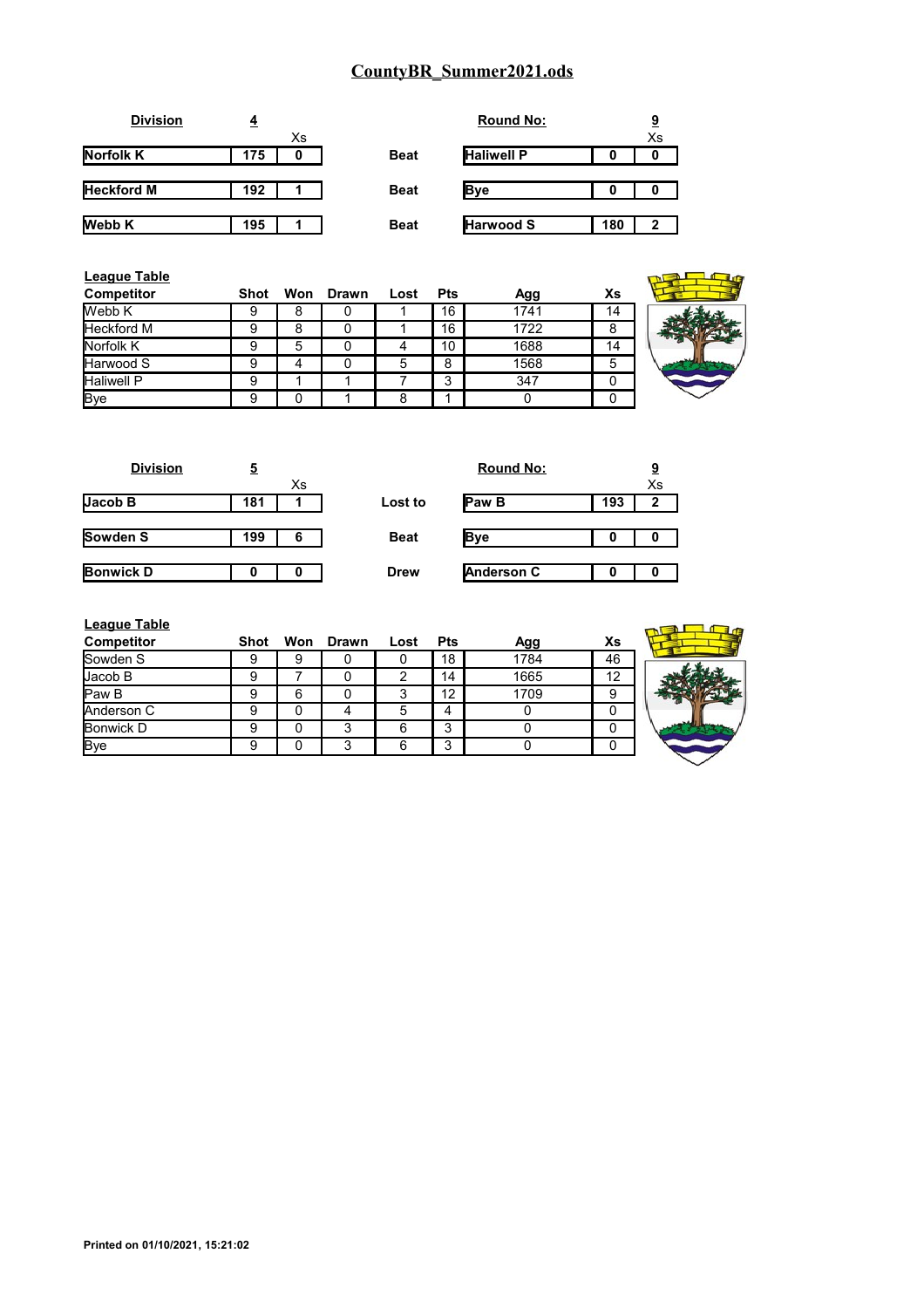|     |    |             | <b>Round No:</b>   |     | <u> 10</u> |
|-----|----|-------------|--------------------|-----|------------|
|     | Xs |             |                    |     | Xs         |
| 200 | 6  | <b>Beat</b> | <b>Adkins R</b>    | 190 | 11         |
|     |    |             |                    |     |            |
| 200 | 6  | <b>Beat</b> | <b>Wilkinson J</b> | 198 | 5          |
|     |    |             |                    |     |            |
| 198 | 4  | Lost to     | O'Maoney S         | 198 | 5          |
|     |    |             |                    |     |            |

| League Table<br>Competitor | <b>Shot</b> | Won | Drawn | Lost | <b>Pts</b> | Agg  | Xs  |  |
|----------------------------|-------------|-----|-------|------|------------|------|-----|--|
| <b>Goulsbra G</b>          | 10          | 10  |       | O    | 20         | 2000 | 100 |  |
| David R                    | 10          |     |       |      | 14         | 1996 | 63  |  |
| Adkins R                   | 10          | 5   |       | 5    | 10         | 1984 | 73  |  |
| Wilkinson J                | 10          | 4   |       | 6    | 8          | 1832 | 47  |  |
| Mason K                    | 10          | 2   |       | 8    |            | 1977 | 35  |  |
| O'Maoney S                 | 10          | ົ   |       | 8    |            | 1974 | 34  |  |



| <b>Division</b> | $\overline{2}$ |    |         | <b>Round No:</b>  |     | <u>10</u> |
|-----------------|----------------|----|---------|-------------------|-----|-----------|
|                 |                | Хs |         |                   |     | Xs        |
| Haines R        | 195            |    | Lost to | <b>Clements C</b> | 199 | 4         |
|                 |                |    |         |                   |     |           |
| Cook G          | 196            |    | Lost to | <b>Sewell P</b>   | 197 |           |
|                 |                |    |         |                   |     |           |
| Drzymalski S    | 190            |    | Lost to | Majewski J        | 194 | 2         |
|                 |                |    |         |                   |     |           |

| <b>League Table</b> |      |     |       |      |            |      |    |  |
|---------------------|------|-----|-------|------|------------|------|----|--|
| Competitor          | Shot | Won | Drawn | Lost | <b>Pts</b> | Agg  | Xs |  |
| <b>Clements C</b>   | 10   | 8   |       | 2    | 16         | 1989 | 33 |  |
| Cook G              | 10   | 8   |       | 2    | 16         | 1988 | 36 |  |
| Haines R            | 10   |     |       | 3    | 14         | 1978 | 21 |  |
| <b>Sewell P</b>     | 10   | 5   |       | 5    | 10         | 1955 | 28 |  |
| Majewski J          | 10   | 2   |       | 8    | 4          | 1925 | 10 |  |
| Drzymalski S        | 10   | 0   |       | 10   |            | 1922 | 11 |  |
|                     |      |     |       |      |            |      |    |  |

| <b>Division</b>  | <u>3</u> |    |             | <b>Round No:</b> |     | <u> 10</u> |
|------------------|----------|----|-------------|------------------|-----|------------|
|                  |          | Xs |             |                  |     | Xs         |
| <b>Roberts A</b> | 191      | 2  | Lost to     | <b>Abbotts R</b> | 200 | 3          |
|                  |          |    |             |                  |     |            |
| <b>Beak G</b>    | 194      |    | <b>Beat</b> | Johnson D R      | 193 | 6          |
|                  |          |    |             |                  |     |            |
| Love D           | 199      |    | <b>Beat</b> | <b>Bye</b>       |     |            |

| League Table     |             |   |           |      |            |      |    |  |
|------------------|-------------|---|-----------|------|------------|------|----|--|
| Competitor       | <b>Shot</b> |   | Won Drawn | Lost | <b>Pts</b> | Agg  | Xs |  |
| Abbotts R        | 10          | 9 |           |      | 18         | 1983 | 50 |  |
| Love D           | 10          | 8 |           | っ    | 16         | 1959 | 25 |  |
| <b>Beak G</b>    | 10          | 5 |           | 5    | 10         | 1950 | 13 |  |
| <b>Roberts A</b> | 10          |   |           | 6    | 8          | 1937 | 28 |  |
| Johnson D R      | 10          |   |           | 6    | 8          | 1935 | 30 |  |
| <b>Bye</b>       | 10          |   |           | 10   | 0          |      |    |  |